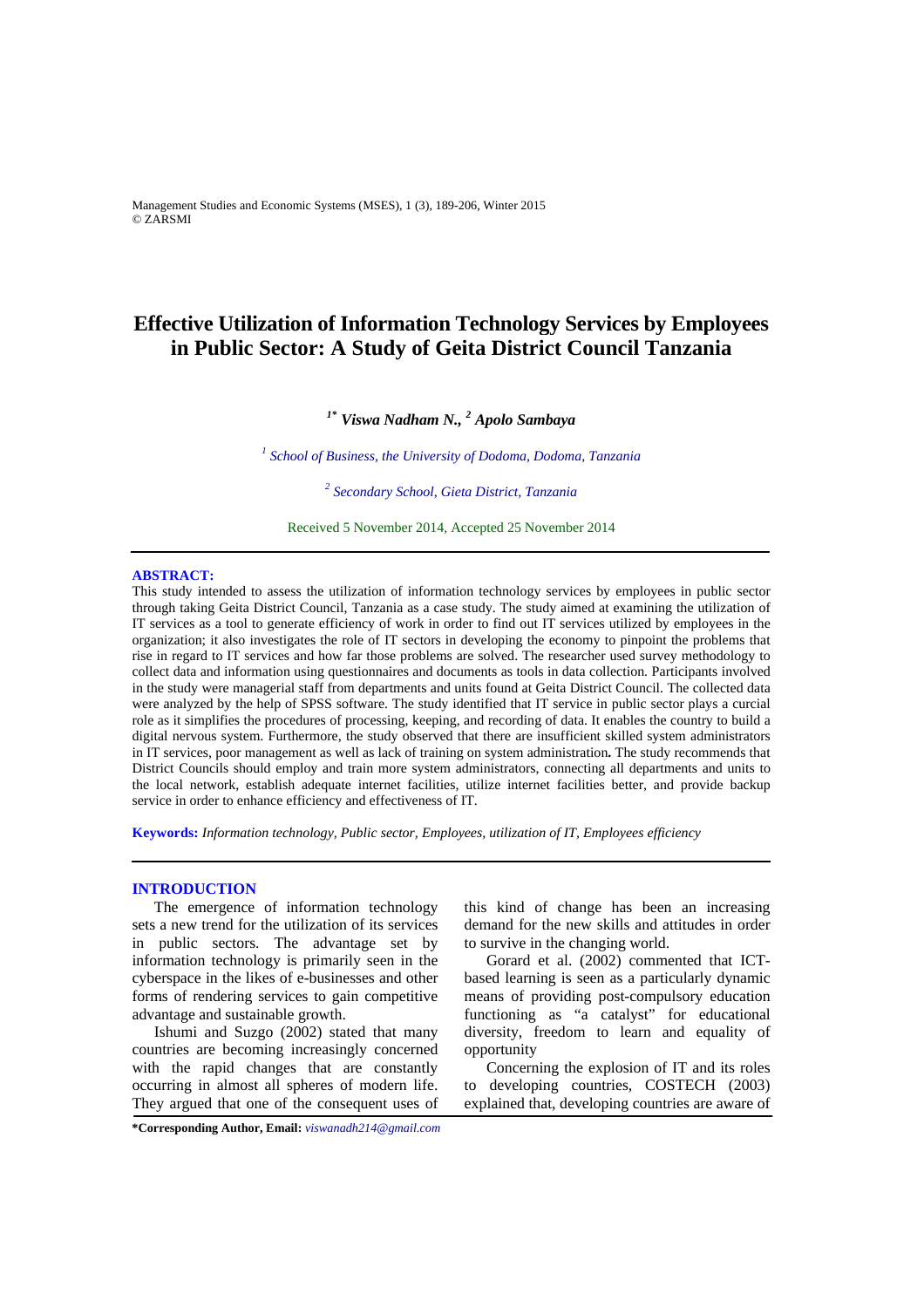the powerful role that new Information Technology (IT) in access to information for education, good governance, economic and social development.

On the other hand, managers that gained competitive advantage are those that employ technology to leverage intangible and service resources. Since IT becomes a complex reality, there is a need for IT to be simplified in a way that it becomes more useful and adaptable to other sectors. IT simplification generates a smarter, faster, more efficient and better performance for the environment. Public sectors and other organizations want simple standards for computing on speed, innovation and efficiency. Governments want to invest in innovation, not maintenance and they want to spend their time and resources creating better services for their citizens. In this way, simplifying IT as a means for public sectors and government's competitive advantage is a gateway to innovation.

Tanzania has two fixed-line operators (TTCL and Zantel) and seven operational mobile networks with five additional players' license under a new converged regulatory regime. With four major operators (Vodacom, Zain, Tigo and Zantel), the mobile market was expected to break the 50% penetration barrier during 2010, but subscriber growth was expected to slow to 20%. At the same time, the average revenue per user (ARPU) continues to fall.

Tanzania's economy has been showing a growth rate of between 5% and 8% every year since 2000. The International Monetary Fund predicted only a moderate decline of GDP growth to 5% in 2009 as a result of the global economy crisis. Before, 7% and more was achieved again from 2011 onwards. Mining and tourism are the main industry sectors. However, the country continues to suffer from underdeveloped infrastructure, including roads, railways, electricity and telecommunications.

# **Statement of the Problem**

Information Technology (IT) assists government authorities to transform the way they operate and support public service delivery initiatives and improved efficiency, functionality and / or automation. Government authorities in Tanzania have started using information technology to improve the quality and

effectiveness of services found in various departments in public sectors.

Geita District Council within four years back started utilizing Information Technology. The information technology was set to simplify services at various departments in that organization. Those services are internet facilities for communication, Auditing packages for auditors, Ms Office, Database, and backups for data recovery.

Several empirical studies have been done in the World and a little bit in Tanzania concerning the utilization of IT in public sectors. For instance the IT utilization among 230 business organizations in Malaysia (Valida et al., 1994); in this study, they concluded that the use of IT in Malaysian organizations was strategic in order to gain competitive advantage and that IT usage and integration were higher among organizations involved in providing goods and /or services comparative to manufacturing and distribution. (Longstaff, 1995) examined the use and potential abuse of information and communications technology to radically affect the nature of society; Burn (1990) studied the strategic use of IT in Hong Kong small and medium sized organizations; she surveyed three medium sized organizations and found that IT strategy was related to Porter and Miller (1983) model of competitive advantage who noticed that the great the information intensity, the great the potential for strategic use of IT in a business. Sparrow (1992) focused on informatization and the Public Sector, Augustino (2000) surveyed on the Examination of the use of Information Technology Applications for online Searching; Sirimanne (1996) assessed on the issue of information technology revolution.

#### **Literature Review**

Selected Empirical Studies on the Utilization of IT Services

In this section, there is presentation of some available empirical studies with respect to the utilization of information technology services by employees in public sector. This part is divided into three parts:

i. Positive results of utilization of information technology by employees

ii. Negative results of utilization of information technology by employees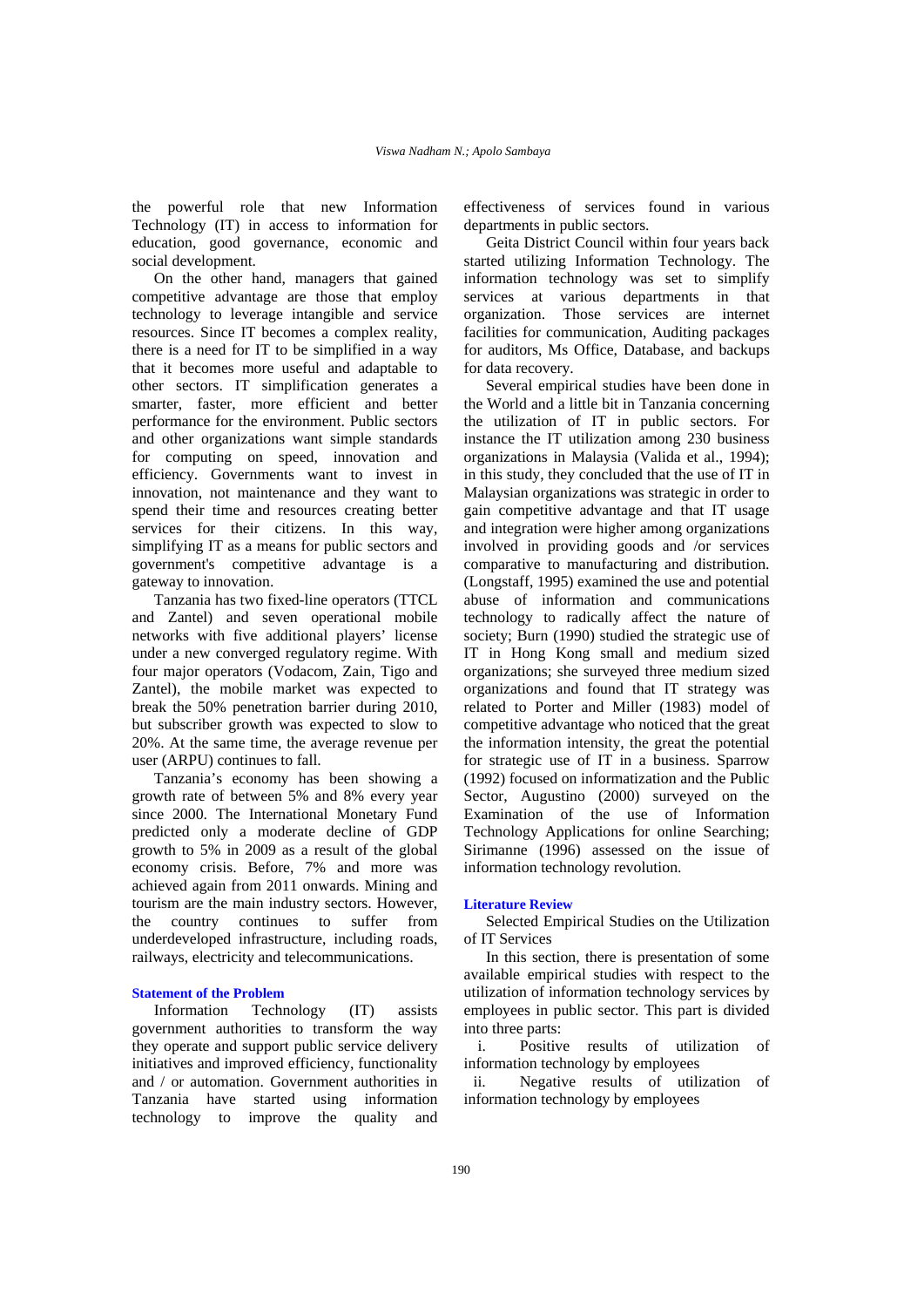iii. Utilization of Information Technology services in various sectors

# **Positive Results of Utilization of IT Services**

The advantages of IT have been recognized worldwide and national policy makers have realized the potential of these to restructure organizations, promote collaboration, increase democratic participation of citizens, improve the transparency and responsiveness of governmental agencies, make health care more widely available, foster cultural creativity and enhance the social integration of individuals with different abilities and groups of different cultural background (Kozma, 2005). The policies crafted should aim at programs that promote economic and social growth in societies**.** 

Now days, IT is seen as a way to promote educational change, improve the skills of learners and prepare them for the global economy and information society (Haddad and Draxler, 2002; UNESCO, 2002; McNamara, 2003; Kozma and Wagner, 2005). IT is used to improve delivery of and access to education. IT as focus of learning tends to improve the understanding of the learner, increase quality of education thereby increase the impact of education on the economy in public sectors. While basically IT based innovations can occur in classrooms, their linkage to national policies is essential to achieve intended social and economic outcomes by employees.

In managerial decisions, managers use IT to make decision by applying performance deficiency, where by actual performance being less than desired performance while actual performance being better than desired performance. In problem solving, managers use the process of identifying a discrepancy between actual and desired performance and taking action

to resolve it. This can be done by applying problem-solving approaches or styles, these approaches are problem avoider, which is inactive in information gathering and solving problems. Another approach is problem solver. This is the reactive in gathering information and solving problems. Another approach is a problem seeker which is the proactive in anticipating problems and opportunities and taking appropriate action to gain an advantage.

Another approach which a manager can use in decision making is the systematic versus intuitive thinking. Systematic thinking approaches problems are a rational, step-by-step, and analytical fashion. Intuitive thinking approaches problems in a flexible and spontaneous fashion. Multidimensional thinking applies both intuitive and systematic thinking while effective multidimensional thinking requires skill at strategic opportunism (John Wiley and Sons, 2004).

#### **Negative Results of Utilization of IT Services**

While the benefits of these technologies have been acknowledged, there have been some constraints of adoption especially in developing countries. The constraints are many and they include access to computers (email and internet), affordability of computers and connectivity, telephone and electricity infrastructure, computer literacy, expertise, etc. (Davis and Danning, 2001; Knowlton and Knowlton, 2001; Oliver et al., 2001; Gumbo, 2003; Sibiya, 2003). While such problems have been acknowledged, the main reasons behind the slow pace of adoption have been identified as lack of effective policies on ITs (Kaino, 2004). Many countries have outlined the significance of these technologies and much of these policies have remained on paper without committing enough resources to policies in public sectors (table 1).

| <b>AFRICA</b><br><b>REGION</b> | <b>Population</b><br>$(2011 \text{ Est.})$ | Pop. $%$<br>of World | <b>Internet Users,</b><br>31-Dec-11 | <b>Users</b><br>% World | <b>Face book</b><br><b>31-March-12</b> |
|--------------------------------|--------------------------------------------|----------------------|-------------------------------------|-------------------------|----------------------------------------|
| <b>Total for Africa</b>        | 1.037.524.058                              | 15                   | 139,875,242                         | 6.2                     | 40,205,580                             |
| Rest of World                  | 5,892,531,096                              | 85                   | 2,127,358,500                       | 93.8                    | 795,319,700                            |
| World Total                    | 6,930,055,154                              | 100                  | 2, 267, 233, 742                    | 100.0                   | 835.525.280                            |

**Table 1: Internet users and population statistics for Africa** 

Source: Internet World Stats – December, 2011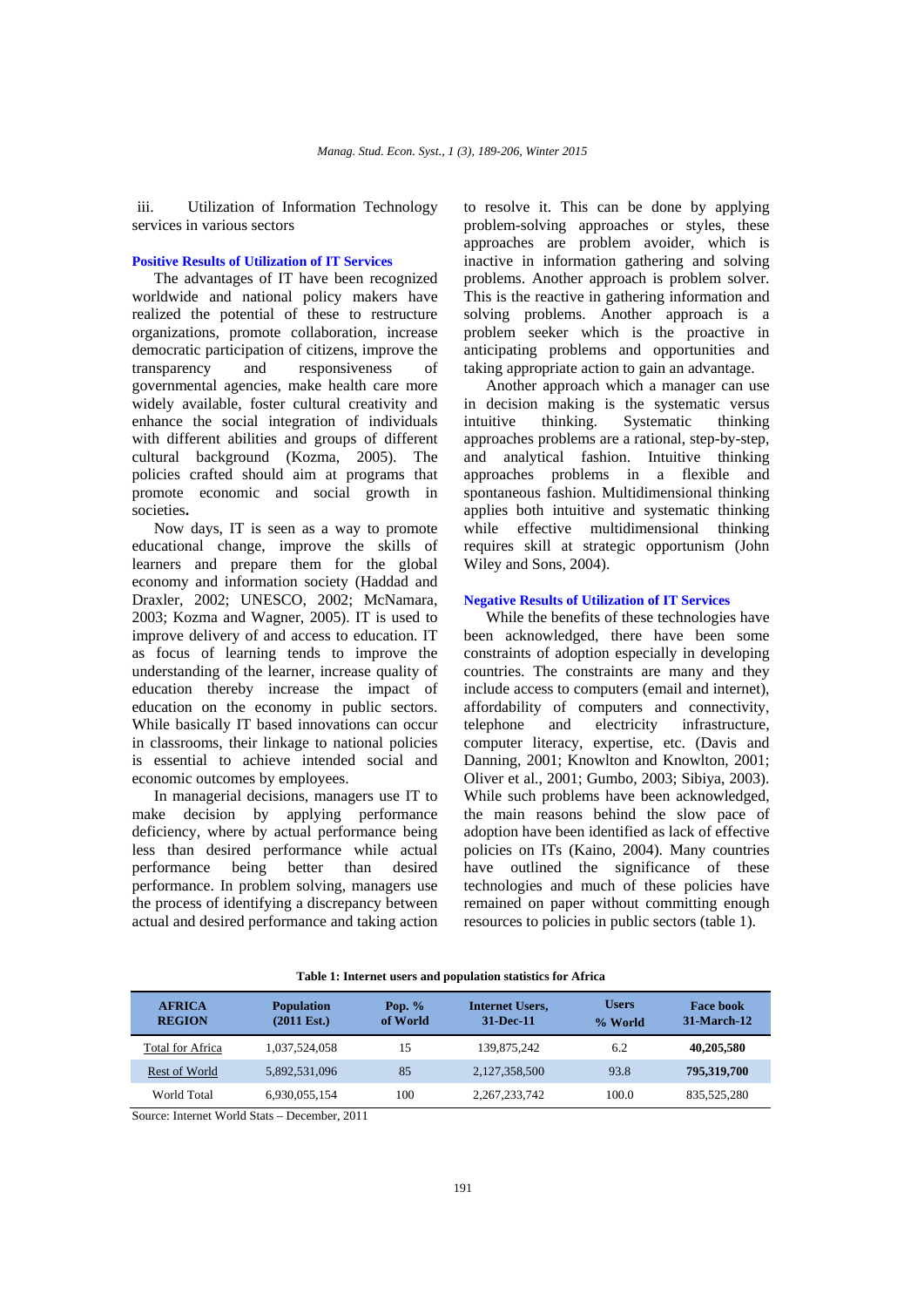# **The Utilization of IT Services in Various Sectors**

 Information Technology has made us completely dependent for even the simplest day to day tasks. It is dynamic and vast and its absence for a day leaves a severe effect on us. Internet being the simplest form of IT has a major role to play in our daily lives. IT has become the backbone of every organization as well as household.

#### **IT in the Banking Sector**

The banking sector is an example in which information-technology infrastructures have had implications on the economic development of many nations in the developing world. It is important to note that the banking industry was one of the very first to utilize information technology back in the 1960s, and has thus a record of influencing the development process through the technology (Okpaku, 2003).

However, some of the implementations of information technology in the banking sector in the context of developing nations are often hindered by a number of challenges, including (but not limited to) lack of stability of the legislation, weak financial sector, poor technological infrastructure, and relatively small Internet and computer penetration (Gurau, 2002).

#### **IT in the Travel and Tourism Sector**

The travel and tourism sector all over the world has benefited a lot from the development of IT industry. One can avoid the crowd and lengthy procedures of booking air or railway tickets. One can choose from the best deals and book tickets online from the comfort of their living room.

The tourism industry can be seen as one of the first business sectors where business functions are almost exclusively using information and communications technologies (ICT) (Garzotto et al., 2004). Information Technology (IT) has played an important role in the development of tourism. Computerized Reservations Systems (CRS) were among the first applications of IT worldwide.

Travel revenues on the Internet have consistently ranked highly in comparison with other goods and services (Kadison et al., 1998). The reasons cited for this prominence relate to the richness and currency of information

provided online and the breadth of the audience as well as the intensity of competition and the emergence of new players with countless web sites supported by efficient transaction support. Online technologies within the tourism industry have significantly impacted on communications, transactions and relationships between the various industry operators and with the customer, as well as between regulators and operators (Sheldon, 1998; Werthner and Klein 1999; World Tourism Organization, 1999; Sharma et al., 2000; Galloway et al., 2004).

#### **IT in Business Enterprises**

IT plays a major role in simplifying various organizational processes. Most business enterprises rely on the power of information technology for carrying out their daily tasks conveniently and faster. IT makes complex procedures easier, faster and also helps a lot in avoiding redundancy. IT lets individuals to access necessary data, ensuring the safety of confidential ones. Textile products, along with music and video, books and magazines and software, imports raw materials and exports finished products are among of the leading consumer products sold over the Internet (Scupola, 2002).

Application and use of ICTs and e-business strategies vary widely across sectors. Internet e-commerce can enable businesses to reach a wider and possibly more targeted range of customers either locally or globally, either in B2B transactions (automobiles, textiles) or B2C transactions (textiles, tourism, parts of retail and finance e.g. banking, insurance, on-line brokerage). When firms perceive a higher level of market opportunities, they commit more resources to ICTs and e-business where this is appropriate (Smith and Brynjolfsson, 2001).

#### **IT in Education**

The field of education has also been blessed with the benefits of IT. Online application to universities, checking results, study materials and much more has made the reach of education broader and easier (Cloke and Sharif, 2001).

The use of Information Technology is becoming an integral part of education in many parts of the globe (Leidner and Jarvenpaa, 1993; Kuntoro and Al-Hawamdeh, 2003; Sala, 2004). Tanzania is not left behind as ITs gradually finds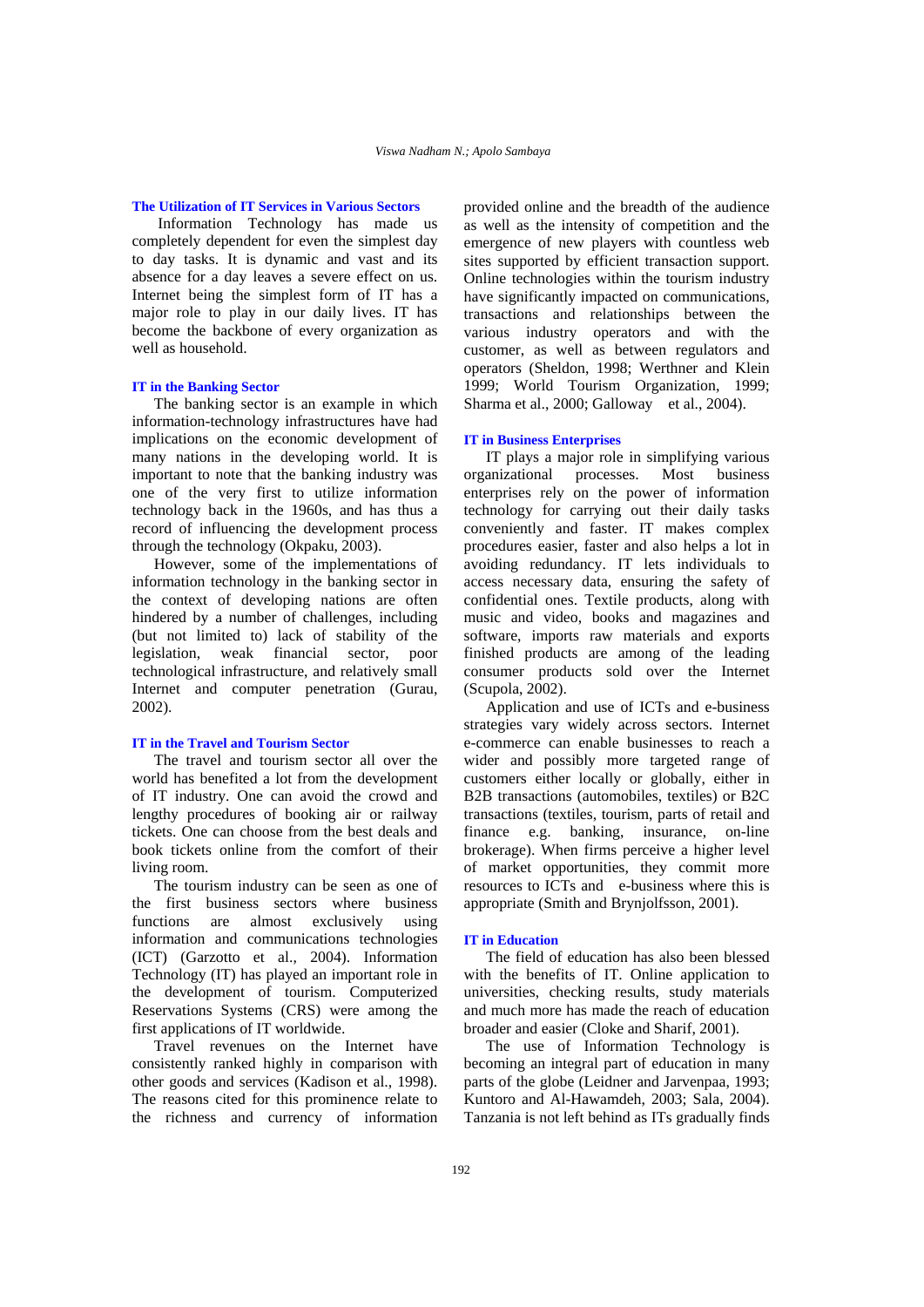its way into the educational systems (Darkwa and Eskow, 2000; Darkwa and Mazibuko, 2000; Brown, 2002) despite chronic limitations brought about by economic disadvantages (Adesola, 1991). Fundamentally, education is a discipline like any other; it is a branch of human knowledge, which is basically concerned with getting the young in the society prepared when they come of age (Ezewu, 1983). According to Gbamanja (1989) education is a process which seeks to change the behavior of a learner. Overall, behaviorist view education as the process of changing the behavioral patterns of people. Behavior in this sense refers to the way we change the learner, his or her thinking, his or her feelings and his or her overt actions (Hergenhahn and Olson, 1997).

### **IT in Health Care**

Information technology is increasingly applied in the health sector. Basic applications of information and communication technologies to the health sector include electronic medical records, hospital information systems, the setup of Intranets and secure Extranets via the Internet, and for sharing information among institutional and individual participants in health sector, the use of public networks such as Internet to distribute information, health decision-support expert systems, the provision of remote diagnostics via telemedicine, and community health information system for local, regional and national health planning (Miller and Sim 2004) (table 2).

|  |  |  |  |  | Table 2: Internet usage and population growth in Tanzania |
|--|--|--|--|--|-----------------------------------------------------------|
|  |  |  |  |  |                                                           |

| Year | <b>Users</b> | <b>Population</b> | %Penetration |
|------|--------------|-------------------|--------------|
| 2000 | 50,000       | 14,712,000        | 0.3          |
| 2002 | 500,000      | 13,874,610        | 3.6          |
| 2005 | 820,000      | 12,247,589        | 6.7          |
| 2009 | 520,000      | 41,048,532        | 1.3          |
| 2011 | 4,932,535    | 42,746,620        | 11.5         |

Source: ITU 2012



**Figure 1: The conceptual framework**  Source: Field work February, 2012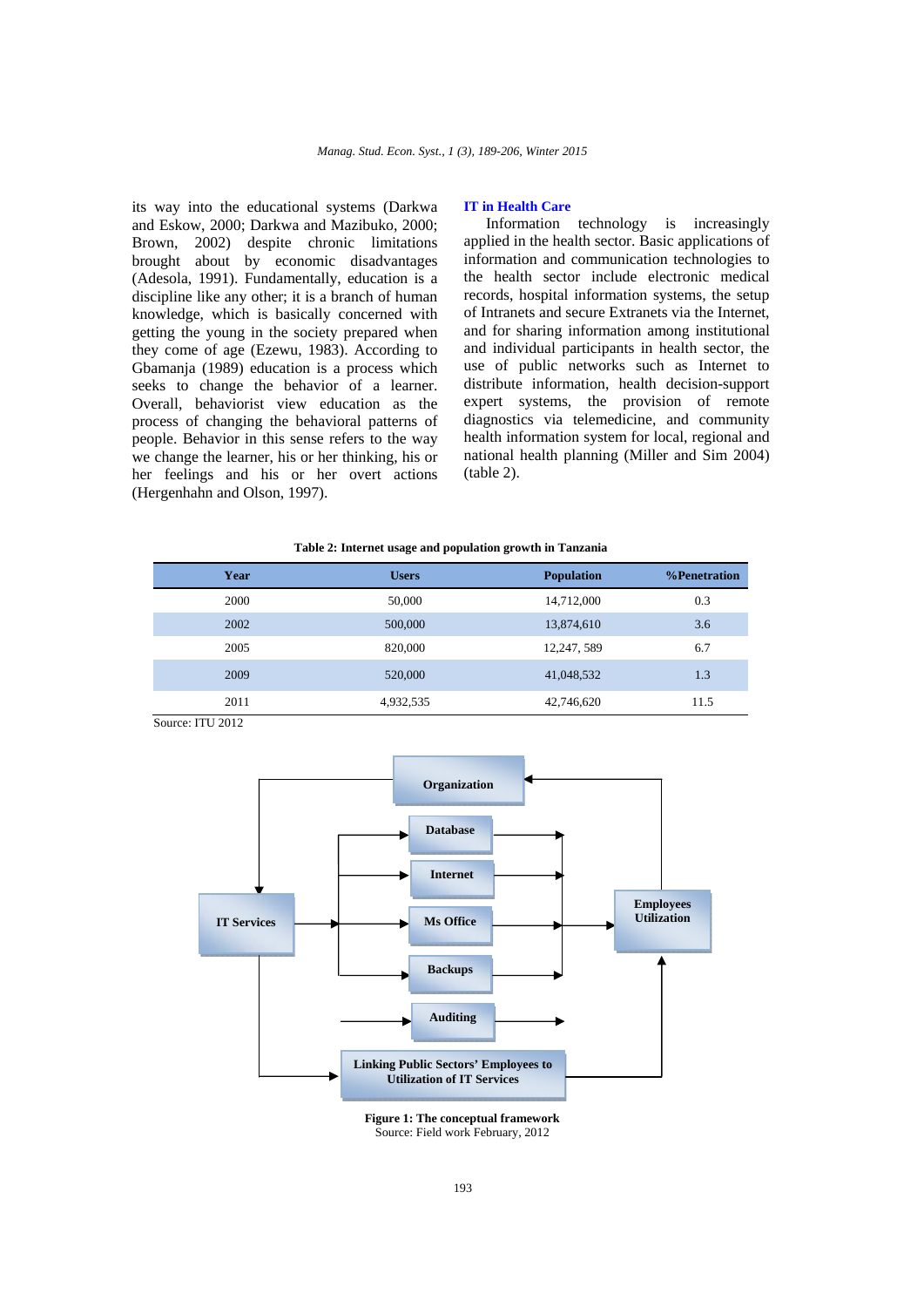*Viswa Nadham N.; Apolo Sambaya*





#### **Technology Management**

The world is witnessing a technological revolution with far greater impact than the Industrial Revolution. The consequent changes in economic growth and social behavior are bound to be drastic. The Industrial Revolution, which started in the British Midlands in the eighteenth century, transformed the western countries economy, and work patterns, from an agricultural base to an industrial base. The release of steam power and the use of mechanical implements to supplement human power changed production and transportation habits. These changes resulted in a radical improvement in workers' productivity and created major economic growth in industrialized countries. Social and work habits also changed. The factory system emerged. It brought people from the farms to work in concert in clustered communities (Cadbury, 1995) (figures 1 and 2).

# **Objectives**

Along with the above general objective, the study intends to meet the following specific objectives:

i. To examine the utilization of IT services as a tool to generate efficiency of work

ii. To find out IT services utilized by employees in the organization

To investigate the role of IT sectors in developing the economy

iii. To find out the problems that arise with the use of IT services and how those problems are solved.

#### **Research Questions**

 This study seeks to answer the questions raised here:

i. How does the utilization of IT services generate efficiency of work in the organization?

ii. What are the IT services utilized by employees in the organization?

iii. What are the roles of IT sector in developing the economy?

iv. What are the problems which arise with the use of IT services and how are those problems solved?

### **RESEARCH METHOD Area of the study**

The study was designed to cover the departments and units in Geita District Council as a public sector to access whether the utilization of IT services by employees in those departments and units is available. The proposed areas of research were the following departments and units namely Administration and Human Resource Management, Planning, Statistics and Evaluation, Finance and Trade, Health, Environmental and Sanitation, Primary Education, Secondary Education, Water, Agriculture, Irrigation and cooperatives, Livestock and Fishing, Land and Natural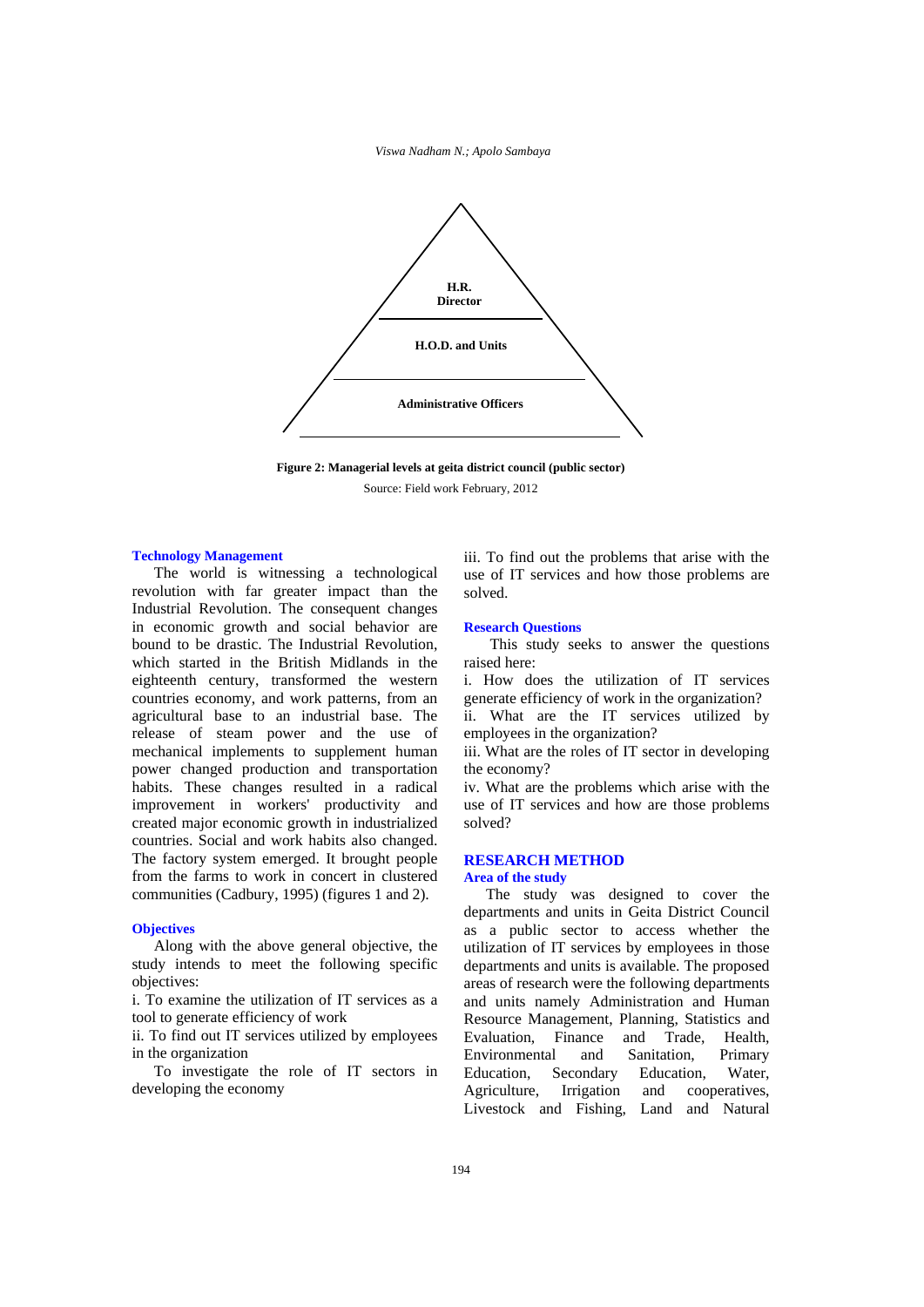Resources, Community Development, Social Welfare and Youth. The units were Legal Service Unit, Internal Audit Unit, Procurement Management Unit, and Information and Communication Technology and Public Relation Unit. The choice of this population was due to the possibility of such sector having employees that use information technology services. The study covered all employees who are required to utilize IT services in different departments at the organization. This gave responses as attitude towards the utilization of IT services by employees. In addition, the selection of the study depends on various justifications such as financial support, immediacy, possibility to get access to data and information and suitability of the study.

## **Research Design**

The research design here was a survey which was conducted at Geita District Council - Mwanza. The survey which adopted in this research is a literature survey which is a secondary data search (library search). This survey generates data through a perusal of the various documentations such as journals, books and internet and conference proceedings. The structured questionnaires which were used in this study are the primary vehicle of data gathering in sampling human population. In designing a questionnaire, each question passed this test in order to provide information.

#### **Populations, Scope and Limitations**

Best and Khan (1998) have stated that population is the entire group of individuals, firms, plants or things that have one or more characteristics in common that are of interest to the study.

At Geita District Council, there are other organizational companies which provide service to the citizens. These are communication companies like AIRTEL, TIGO, VODACOM, TTCL and ZANTEL. Also, there are banks which are located at township namely NMB, CRDB, NBC and Postal Bank. Other banks are in the process of establishment, like AZANIA Bank. Also, there is a large investment on minerals known as Geita Gold Mine.

#### **Population Survey**

This is the survey which was conducted to the intended population leading to the selection of respondents. The selection of the respondents represented the total population so as to come up with the valid data for the study. The area covered were departments and units from Geita District Council. The study was conducted from the Department of Administration and Human Resource Management; Department of Planning, Statistics and Evaluation; Department of Finance and Trade; Department of Health; Department of Environmental and Sanitation; Department of Primary Education; Department of Secondary Education; Department of Water; Department of Agriculture, Irrigation and Cooperatives; Department of Livestock and Fishing; Department of Land and Natural Resources, and from Department of Community Development, Social Welfare and Youth. The study also was conducted from Legal Service Unit, Internal Audit Unit, Procurement Management Unit, and ICT and Public Relation Unit.

### **Sample Size**

For this study, total employees from various departments and units in Geita District Council were 500. A sample of twelve departments and four units was drawn up from more than nineteen departments and units found in Geita District Council. Out of 500 employees, a sample of 10% was selected to give 50 respondents to represent the total employees. This is due to time management, cost, and availability of data from those departments.

This sample was drawn from the managerial levels as follows: twelve departments and four units namely Administration and Human Resource Management, Planning, Statistics and Evaluation; Finance and Trade, Health, Environmental and Sanitation, Primary Education, Secondary Education, Water, Agriculture, Irrigation and cooperatives, Livestock and Fishing, Land and Natural Resources, Community Development, Social Welfare and Youth, Legal Service Unit, Internal Audit Unit, Procurement Management Unit, and Information and Communication Technology and Public Relation Unit.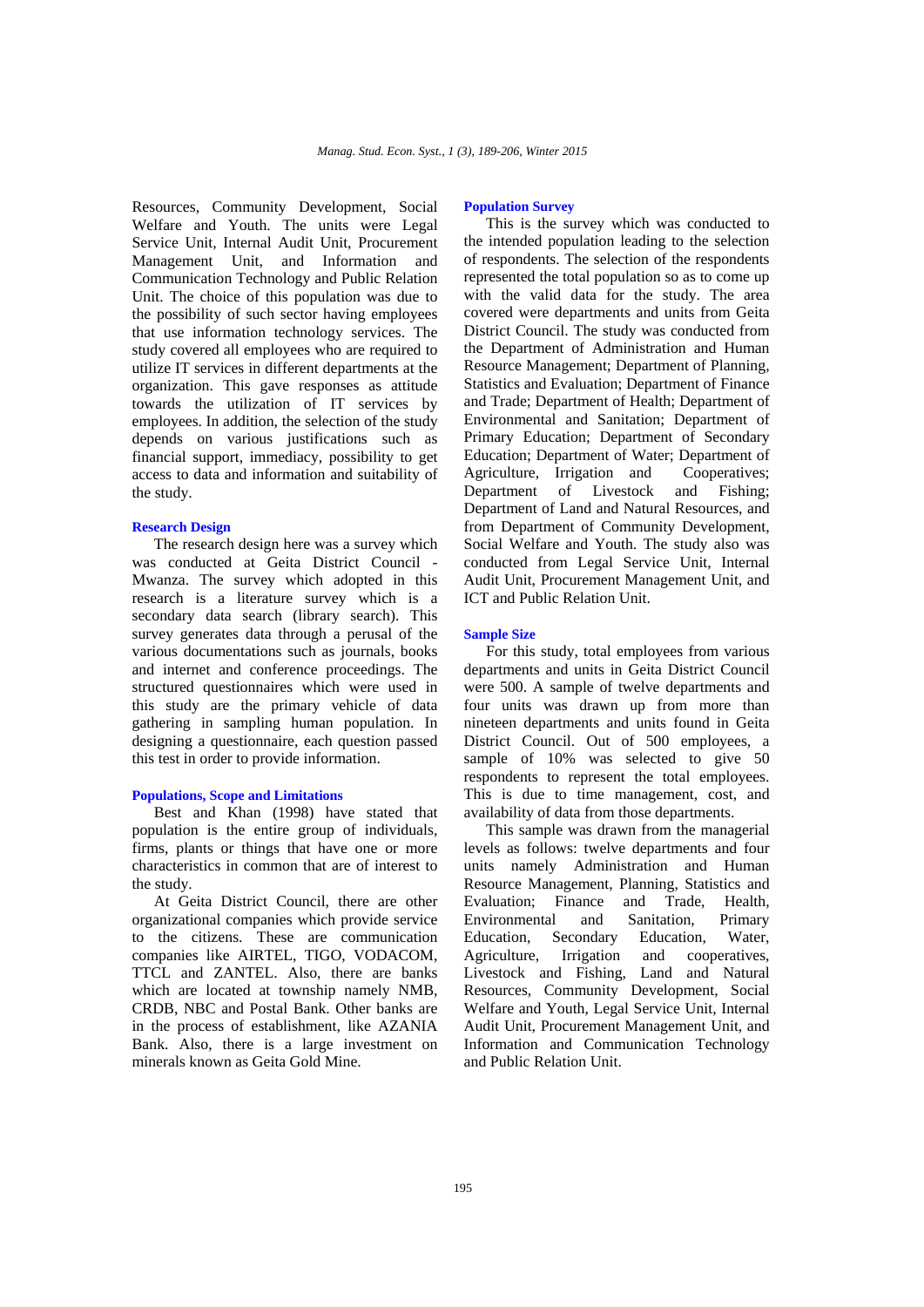# **Data Collection Methods**

Data was collected from both primary and secondary sources. Collection of primary data comprised methods of structured questionnaire while collection of secondary data comprised documentary review.

The main technique of data collection employed in this study was the structured questionnaire, then fifty (50) questionnaires was conducted to Managerial staff in sixteen (16) departments and units.

Apart from using questionnaire as the approach of data collection, the method was supplemented by documentary review. The researcher employed this strategy to gather data and information on current issues producing various reports (table 3).

# **RESULTS AND DISCUSSION Profile of Respondents**

This study comprised of fifty respondents, two of them were agricultural officers, three of them were auditors, four of them were community development officers (CDO), three were clinical officers (CO), two were primary district academic officers (DAO-primary), one of them was the primary district academic and vocational officer (DAVO-primary), one was a secondary district academic officer (DAOsecondary), one was the secondary district education officer ( DEO-secondary), one of them was a primary district education officer (DEOprimary), one was a district medical officer

(DMO), one was the environmental officer (EO), two were Forest Officers(FO), one was a Geologist, three were the Human Resource Officers (HRO), two were System Administrators (SA), one was a lawyer, one of them was a Legal Officer (LO), one was a Livestock Officer(LO), one was a Midwife, one was a Medical Officer (MO), two of them were Nursing Officers (NO), three of them were the Pharmaceutical Technologists (PT), two of them were Pharmacists, one was the Planning Officer (PO), two were Procurement and Supply Officers (PSO), two of them were the Statistical and Logistic Officers (SLO), two of them were Statisticians, one was the Town Planner (TP), one was a Treasurer (DT) and one was the Water Engineer (WE).These respondents participated in the study through questionnaires.

# **Age of Respondents**

In the question of age of respondents, ten (10) respondents were between 21-30 years of age which contributed to 20%. Twenty four (24) respondents were between the ages of 31-40 years which contributed to 48%. Sixteen (16) respondents were between 41-60 years of age and contributed to 32%. This contributed to the total of fifty (50) respondents who responded to this question. This shows that among of 50 respondents, employees between the ages of 31- 40 years are majority followed by employees of the ages between 41-60 years, while the group between the ages of 21-30 years is the minority.

| <b>Levels of Management</b> | <b>Designation</b>                                                                                                                                                                                                                                                                                                                                                                                                                                                                                                                                                                           | <b>Frequency</b> | Percent |
|-----------------------------|----------------------------------------------------------------------------------------------------------------------------------------------------------------------------------------------------------------------------------------------------------------------------------------------------------------------------------------------------------------------------------------------------------------------------------------------------------------------------------------------------------------------------------------------------------------------------------------------|------------------|---------|
| <b>Top Level Management</b> | Human Resource Director (HRD)                                                                                                                                                                                                                                                                                                                                                                                                                                                                                                                                                                |                  | 2.0     |
| Middle Level<br>Management  | Human Resource Officer, District Treasurer, DEO-Primary,<br>DEO-Secondary, District Medical Officer, District System<br>Administrator, Lawyer, District Procurement and Supply<br>Officer                                                                                                                                                                                                                                                                                                                                                                                                    | 9                | 18.0    |
| Lower Level<br>Management   | Geologist, Agricultural Officer, Auditor, Community<br>Development Office, Clinical Officer, Primary District<br>Academic Officer, Secondary District Academic Officer,<br>Primary District Academic and Vocational Officer,<br>Environmental Officer, Forest Officer, Human Resource<br>Officer, System Administrator, Legal Officer, Livestock<br>Officer, Midwife, Medical Officer, Nursing Officer,<br>Pharmaceutical Technologist, Pharmacist, Planning Officer,<br>Procurement and Supply Officer, Statistical and Logistic<br>Officer, Statistician, Town Planner, and Water Engineer | 40               | 80.0    |
| Total                       |                                                                                                                                                                                                                                                                                                                                                                                                                                                                                                                                                                                              | 50               | 100.0   |

**Table 3: Category of respondents**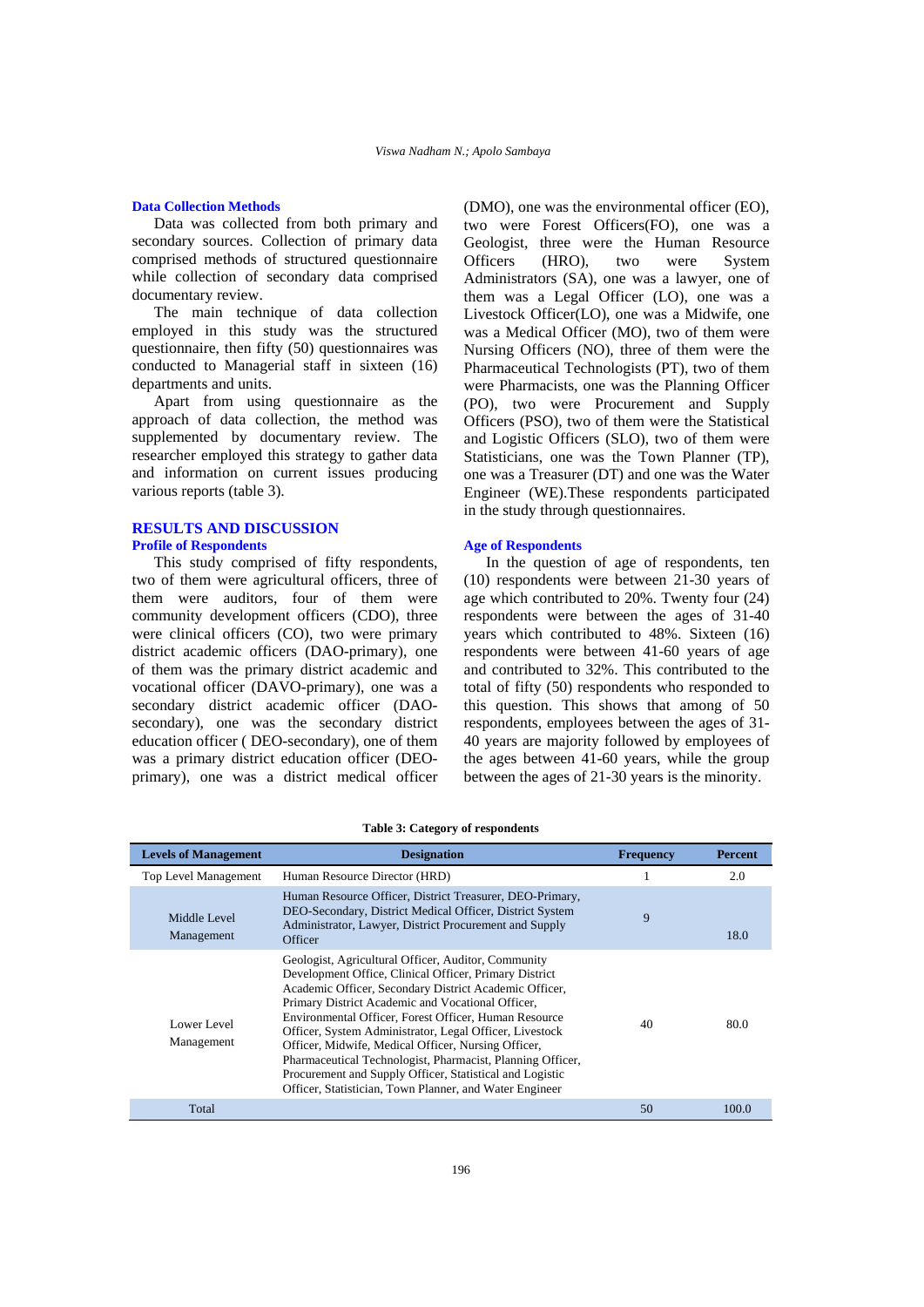# **Department / Unit of Respondents**

In the question of departments and units, respondents were asked to mention which department or unit they belonged to, out of fifty (50) respondents, three (3) respondents were from the Department of Administration and Human Resource Management, thus contributed to 6%. Two (2) respondents were from the department of Agriculture, Irrigation and Cooperatives thus contributed to 4%. Four (4) respondents were from the department of Community Development, Social Welfare and Youth thus contributed to 8%. Three (3) respondents were from Environmental and Sanitation thus contributed to 6%. One (1) respondent was from the department of Finance and Trade thus contributed to 2%. Thirteen (13) respondents were from the department of Health thus contributed to 26%. Two (2) respondents from ICT and Public Relation Unit thus contributed to 4%. Three (3) respondents from Internal Audit Unit thus contributed to 6%. One (1) respondent from the department of Land and Natural Resources thus contributed to 2%. Two (2) respondents from Legal Service Unit thus contributed 4%. One (1) respondent from the department of Livestock and Fishing thus contributed 2%. Four (4) respondents from the department of Planning, Statistics and Evaluation thus contributed to 8%. Six (6) respondents from the department of Primary Education thus contributed to 12%. Two (2) respondents from Procurement Management Unit thus contributed to 4%. Two (2) respondents from department of Secondary Education thus contributed to 4%. One (1) respondent from the department of water thus contributed to 2%. This shows that employees from health department showed positive response in participation of filling the questionnaires, since about 26% of all respondents participated in the study (table 4).

| Table 4: Department / unit of respondents |  |  |  |  |
|-------------------------------------------|--|--|--|--|
|-------------------------------------------|--|--|--|--|

| Department/Unit                                    | <b>Frequency</b> | <b>Percent</b> |
|----------------------------------------------------|------------------|----------------|
| Administration and Human Resource Management       | 3                | 6.0            |
| Agriculture, Irrigation and Cooperatives           | $\overline{2}$   | 4.0            |
| Community Development, Social Welfare<br>and Youth | 4                | 8.0            |
| <b>Environmental and Sanitation</b>                | 3                | 6.0            |
| Finance and Trade                                  | $\mathbf{1}$     | 2.0            |
| Health                                             | 13               | 26.0           |
| <b>ICT</b> and Public Relation Unit                | $\overline{c}$   | 4.0            |
| <b>Internal Audit Unit</b>                         | 3                | 6.0            |
| Land and Natural Resources                         | 1                | 2.0            |
| Legal Service Unit                                 | $\overline{2}$   | 4.0            |
| Livestock and Fishing                              | 1                | 2.0            |
| Planning, Statistics and Evaluation                | 4                | 8.0            |
| Primary Education                                  | 6                | 12.0           |
| Procurement Management Unit                        | $\overline{2}$   | 4.0            |
| Secondary Education                                | $\overline{c}$   | 4.0            |
| Water                                              | $\mathbf{1}$     | 2.0            |
| Total                                              | 50               | 100.0          |

Source: Field work February 2012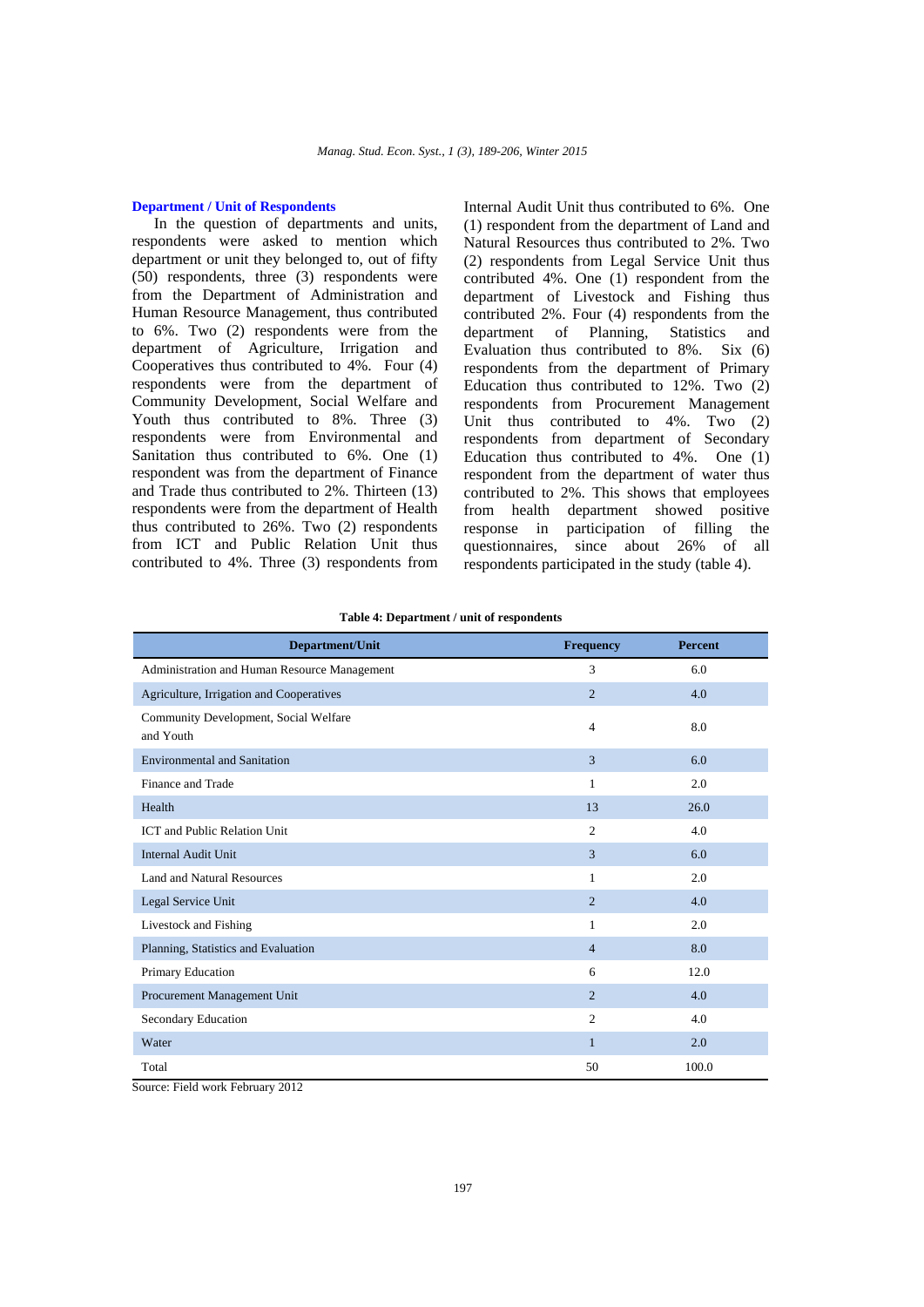# **The Presence of Internet Facilities at the Organization**

This shows that there are no internet facilities at the organization because over 50% responded to NO. It seems that there are few internet facilities found at the organization but they are not utilized by employees due to lack of knowledge.

# **IT Services Found at the Organization**

The response showed that 2% responded to auditing; another 2% to auditing and database; other 2% responded to auditing, database, and Ms office; 2% responded to backups; 6% responded to database; 2% responded to database and Ms office; 4% responded to internet; 8% responded to internet, auditing, database, Ms office and backups; 8% responded to internet, database, and Ms office; 8% responded to internet, database, Ms office, and backups; 14% responded to internet, and Ms office; and 42% responded to Ms office (table 5).

# **Years of Use of IT Services at the Organization**

It shows that 40% of the respondents responded to more than one year but less than two years, 58% of the respondents responded to more than two years, while 2% did not respond to the question. Number of years to when the organization started using IT (table 6).

#### **Table 5: IT services found at the organization**

| <b>IT</b> services                               | <b>Frequency</b> | <b>Percent</b> |
|--------------------------------------------------|------------------|----------------|
| Auditing                                         | 1                | 2.0            |
| Auditing, Database                               | п                | 2.0            |
| Auditing, Database, Ms Office                    | 1                | 2.0            |
| <b>Backups</b>                                   | 1                | 2.0            |
| Database                                         | 3                | 6.0            |
| Database, Ms Office                              | 1                | 2.0            |
| Internet                                         | $\overline{c}$   | 4.0            |
| Internet, Auditing, Database, Ms Office, Backups | $\overline{4}$   | 8.0            |
| Internet, Database, Ms Office                    | $\overline{4}$   | 8.0            |
| Internet, Database, Ms Office, Backups           | $\overline{4}$   | 8.0            |
| Internet, Ms Office                              | 7                | 14.0           |
| Ms Office                                        | 21               | 42.0           |
| Total                                            | 50               | 100.0          |

Source: Field work February, 2012

|  |  |  |  |  | Table 6: IT services utilized by employees |
|--|--|--|--|--|--------------------------------------------|
|--|--|--|--|--|--------------------------------------------|

| <b>IT</b> services                                | <b>Frequency</b> | <b>Percent</b> |
|---------------------------------------------------|------------------|----------------|
| Auditing                                          |                  | 2.0            |
| Internet, Database                                |                  | 2.0            |
| Internet, Ms Office                               | 10               | 20.0           |
| Internet, Ms Office, Auditing, Database, Intranet | $\overline{2}$   | 4.0            |
| Internet, Ms Office, Database                     | 7                | 14.0           |
| Internet, Ms Office, Intranet                     |                  | 2.0            |
| Ms Office                                         | 25               | 50.0           |
| Ms Office, Auditing, Database                     | 3                | 6.0            |
| Total                                             | 50               | 100.0          |

Source: Field work February, 2012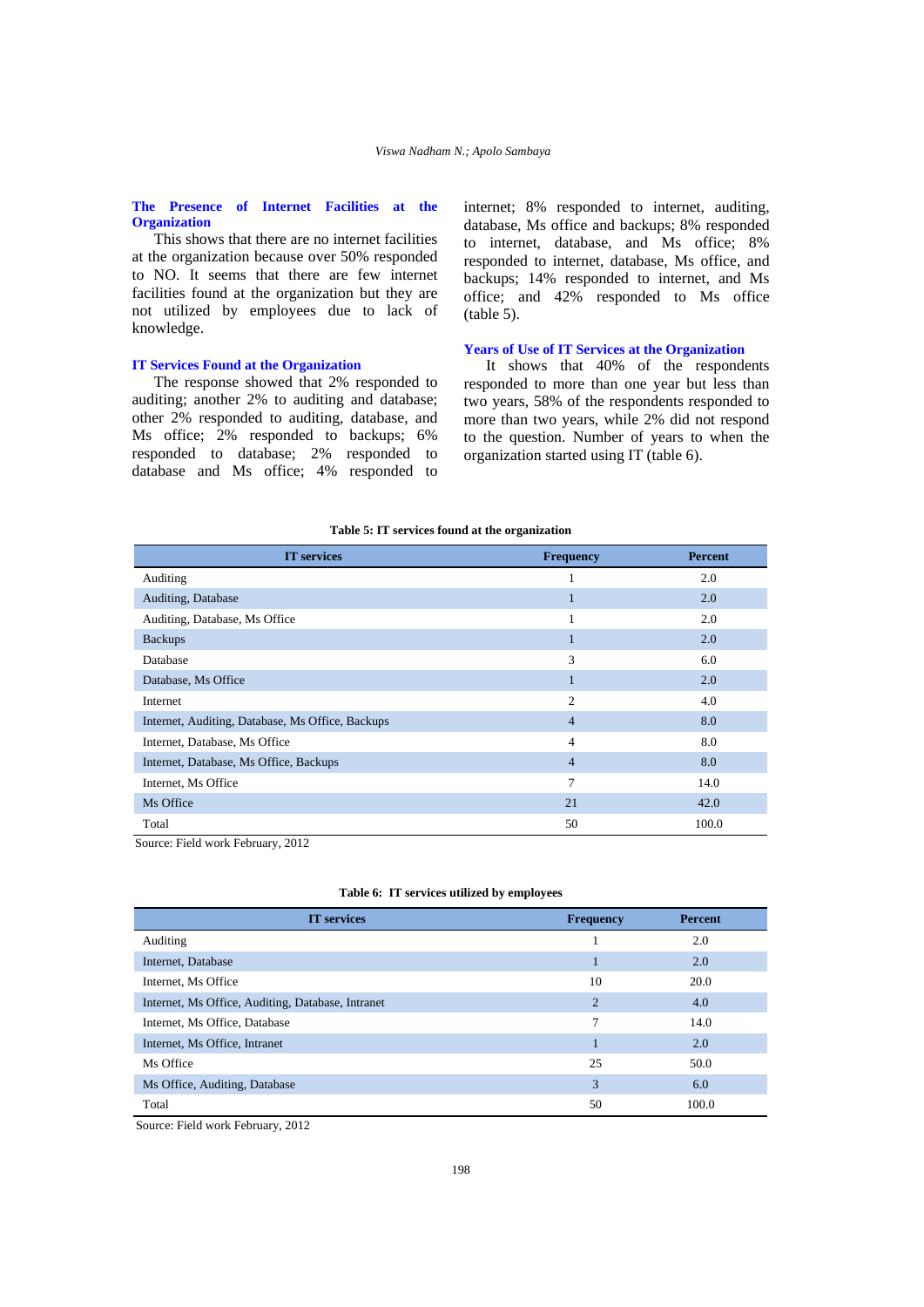# **Good Access of Employees to the Internet**

The result shows that some employees at the organization use internet while some of them do not use it. According to respondents, the percentages of YES and NO are almost the same while respondents who responded to I DON'T KNOW are not sure whether employees at the organization have good access on the internet. This is to say that some of employee at the organization do not access internet at all.

# **The Use of Database in Record Keeping and Accounting Data**

The researcher wished to know whether the organization uses database in keeping records of their clients, staff, activities and interventions, develop records, and other types of accounting data. It indicates that 44% of respondents responded to YES, 40% responded to NO, while 16% responded to I DON'T KNOW.

These results show that the organization has got database but it is not utilized properly by employees. This is why the percentage of YES and that of NO are nearly equal. So the use of database in record keeping of data, developing records, and other types of accounting data are used in the organization to some extent. There are just few departments in the organization

which utilize database service. In addition to that, the researcher wished to know whether the use of database increase efficiency, effectiveness, and performance of work.

 It shows that 84% of the respondents responded to YES, 2% responded to NO, while 14% responded to I DON'T KNOW.

# **The Benefits of Using IT Services in the Organization**

Employees said that there are a lot of benefits of utilizing IT services in the organization. Many of them said that IT saves time. This is because IT service simplifies most of manual work done by employees. Other employees said that IT reduces paper work; because the works which had to be scribed on papers will be reduced. Another benefits mentioned by respondents is that IT replaces manual record of keeping and accounting since the work which had to be recorded manually and kept in hard copy files is recorded and kept in soft copies. Some respondents argued that IT reduces the work load that is the load of the work which has to be done by employees is reduced, for example, the use of auditing software, SPSS, and other services done through computers (table 7).

| <b>Benefits</b>                                                                                       | <b>Frequency</b> | <b>Percent</b> |
|-------------------------------------------------------------------------------------------------------|------------------|----------------|
| IT saves time                                                                                         | 20               | 40.0           |
| IT saves time, Reduces paper work                                                                     | 1                | 2.0            |
| IT saves time, Reduces paper work, Replaced manual Record keeping<br>and accounting, Reduces workload | 17               | 34.0           |
| IT saves time, Reduces workload                                                                       |                  | 2.0            |
| IT saves time, Replaced manual record keeping and accounting,<br>Reduces workload                     | 3                | 6.0            |
| Reduces paper work                                                                                    | 5                | 10.0           |
| Reduces workload                                                                                      | $\overline{c}$   | 4.0            |
| Replaced manual record keeping and accounting                                                         | $\mathbf{1}$     | 2.0            |
| Total                                                                                                 | 50               | 100.0          |

#### **Table 7: The benefits of using IT services in the organization**

Source: Field work February, 2012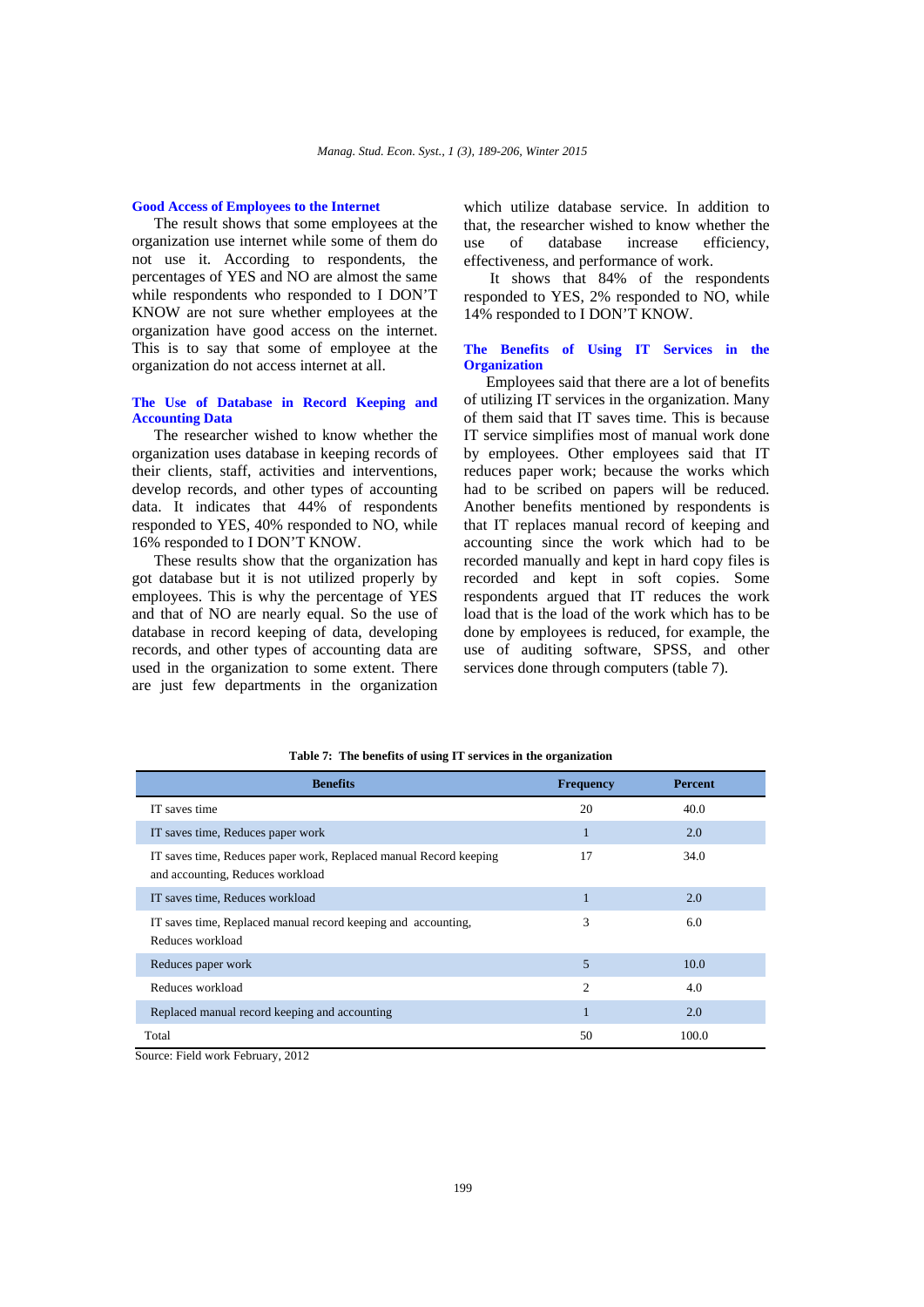# **IT Training Becomes Useful Tool to the Organization**

The researcher wanted to know whether IT training provided by various institutions was a useful tool to the organizations. It shows that 66% of the respondents responded to YES, 4% responded to NO, while 30% responded to I DON'T KNOW.

# **The Use of Auditing Software**

The researcher wished to know whether auditing software is used at the organization. It indicates that 36% of the respondents responded to YES, 28% responded to NO, while 36% responded to I DON'T KNOW. The result shows that auditors at the organization use auditing software at a reasonable number during the auditing process, since 36% of the respondents responded to YES. But those who responded to I DON'T KNOW we're not sure either the use of auditing software at the organization is utilized or not.

# **Auditors at the Organization Use Accounting Packages in Auditing**

This results show that auditors at the organization use accounting packages like EPICOR, TALLY, or QUICKBOOK in auditing. More than 50% of the respondents at the organization said that auditors use those accounting packages. Those who responded to I DON'T KNOW were not sure whether auditors use accounting packages or not. But those who did not respond to this question contributed to 2% of the respondents. These happened because they do not have knowledge about the term accounting packages since these are the packages which are used by auditors.

# **Summary on the Assessment of the Utilization of IT Services**

The above results show that still employees are not given the opportunity to utilize IT services at the organizations. If employees do not know the essence of utilizing IT services, then it is difficult for them to make IT services as among of the important services to be utilized. The first objective of this research needed the researcher to examine the utilization of IT services as a tool to generate efficiency of work. The results have shown that there are

weaknesses in the use of IT services to generate efficiency of work to employees.

The use of database in keeping records of clients, staff activities and interventions, develop records, and other types of accounting data increases efficiency, effectiveness, and performance of work. The researcher discovered that employees who utilize database were 44% of all respondents at the organization. These increases efficiency, effectiveness, and performance of work to some extent. But on the other hand, the efficiency obtained does not give good performance to the organization during utilization of IT services as a tool to generate efficiency of work.

# **Problems with Regard to Database and Internet Service**

This results show that public sector employees face problems regarding to the use of database system and internet service in their everyday activities. This is shown by the 72% of YES response.

# **Problems Arising to Be Solved by Responsible Authority**

The findings show that there is little doubt in respect of the availability of responsible authority that solves the problems that arise regarding the use of database system and internet service. That is, the problems arising from the use of database system and internet system are solved by responsible authority. 2% of the respondents did not respond to the question, this shows that they are not sure to whether those problems are solved by responsible authorities or not.

# **Evaluation on the Problems of the Utilization of IT Services**

Evaluation will not be effective if the highlighted shortcomings are not solved by the responsible persons. The first thing to look is the identified problems and who is responsible for the solution, then how far they have gone towards the solution of those problems. The council has not fully implemented the utilization of IT services to employees as it was predicted during data analysis. The following are the weaknesses noted:

 $\checkmark$  System Administrators are not adequately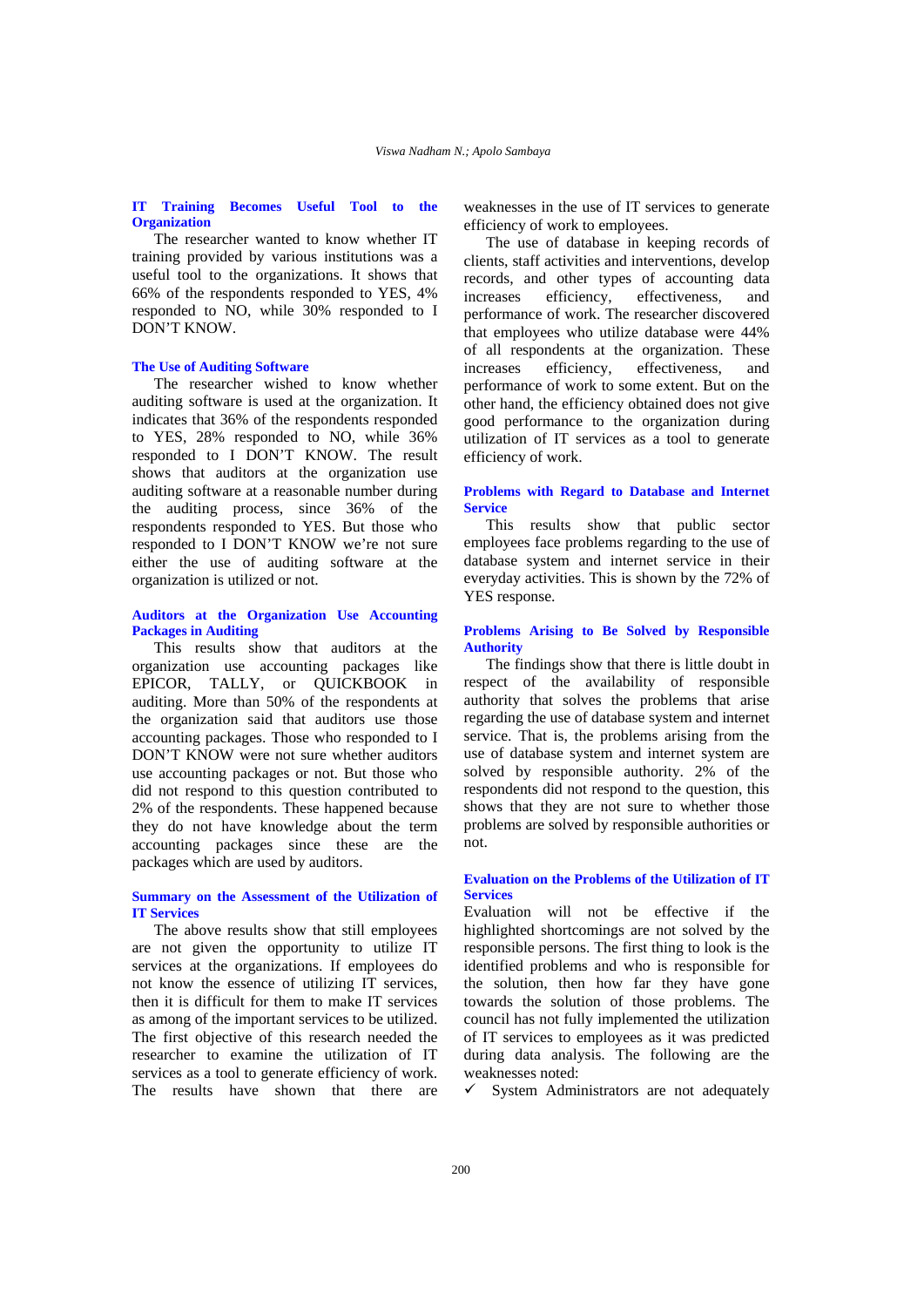trained enough to provide services to the organization and even those few which are present do not play their role to the organization.

There is no training of system administrators at the organization so IT services seems to be underutilized since no system administrators to assist that services.

# **CONCLUSION**

# **Utilization of IT Services**

Utilization of IT services at Geita District Council plays a big role to employees. There are benefits of utilizing IT services in the organization, such as IT saves time due to simplifying most of the manual work. Also IT reduces paper work because the work which has to be scribed on papers is reduced. IT replaces manual record keeping and accounting, IT reduces work load and the use of IT software in accounting and auditing of public transactions. Examples, on this are the use of auditing software, SPSS, and other services done through computers.

# **IT Services Utilized by Employees**

In district councils, there are IT services found to be utilized by employees in their daily life activities. These are software auditing, Database system, Ms Office, Internet, and Backups of data and Information. Based on the literature, the researcher perceived that IT has been seen as a way to promote educational change, improve the skills of learners and prepare them for the global economy and information society.

### **The Role of IT Sector in Developing the Economy**

The major role of the IT sector in developing the economy in public sector is to enable the country to build a digital nervous system in order to improve the way people live, learn, and work. Other roles include buying goods and services online, helps in sending emails to donor agencies for support, sending messages across the globe to loved ones, IT brings about new jobs, IT improves the lives of the people and IT improves the economic lifestyle of the people.

With this boom, communication for developmental issues has been strengthened. However, there have been some setbacks in terms of Internet literacy and accessibility

(Lister, 2002). Not everyone in the third world has the knowledge and ability to use the computer, let alone owning one. This entire notion of the digital divide has affected development adversely (Wilkins, 2000).

# **Problems Rise with the Use of IT Services and How They Are Solved**

During the utilization of IT services, some problems which arise are frequent system breakdowns, system not a user friendly, takes long time to process data, and complicated to use. Also there are problems that need external assistance which are updating antivirus and breaking down and slowness of the system. In addition to that, sometimes the technical problems take within a week to be solved. Other problems are inadequacy knowledge of system administrators in providing service, lack of training of system administrators, underutilization of IT facilities at the organization, back-up service not well provided by the system administrators, and underutilization of internet and auditing software by employees and auditors at the organization.

In discussing the utilization of IT service in the public sector, further efforts are needed in terms of increasing employees' participation in IT services. The level that employees utilize IT services is not enough to guarantee objectivity, autonomous and consistency of IT service. The researcher found out that most of employees between the ages of 41-60 years are the ones, who are not utilizing IT services well. This is because students who completed higher education at that time when information technology was not yet implemented in Tanzania were not taught ITs. Therefore there is a need to involve those employees to utilize IT services by providing them with the refresher courses which can be done at their organizations by the help of system administrators, otherwise they can join IT training from various institutions in order to bring about efficiency and effectiveness on utilization of IT services in public sectors.

# **Technology Development Recommendations**

The researcher recommended the councils to develop partnerships with IT industry in terms of technology consultancy, computers and networking equipments, telecommunications, database management and hosting, servers,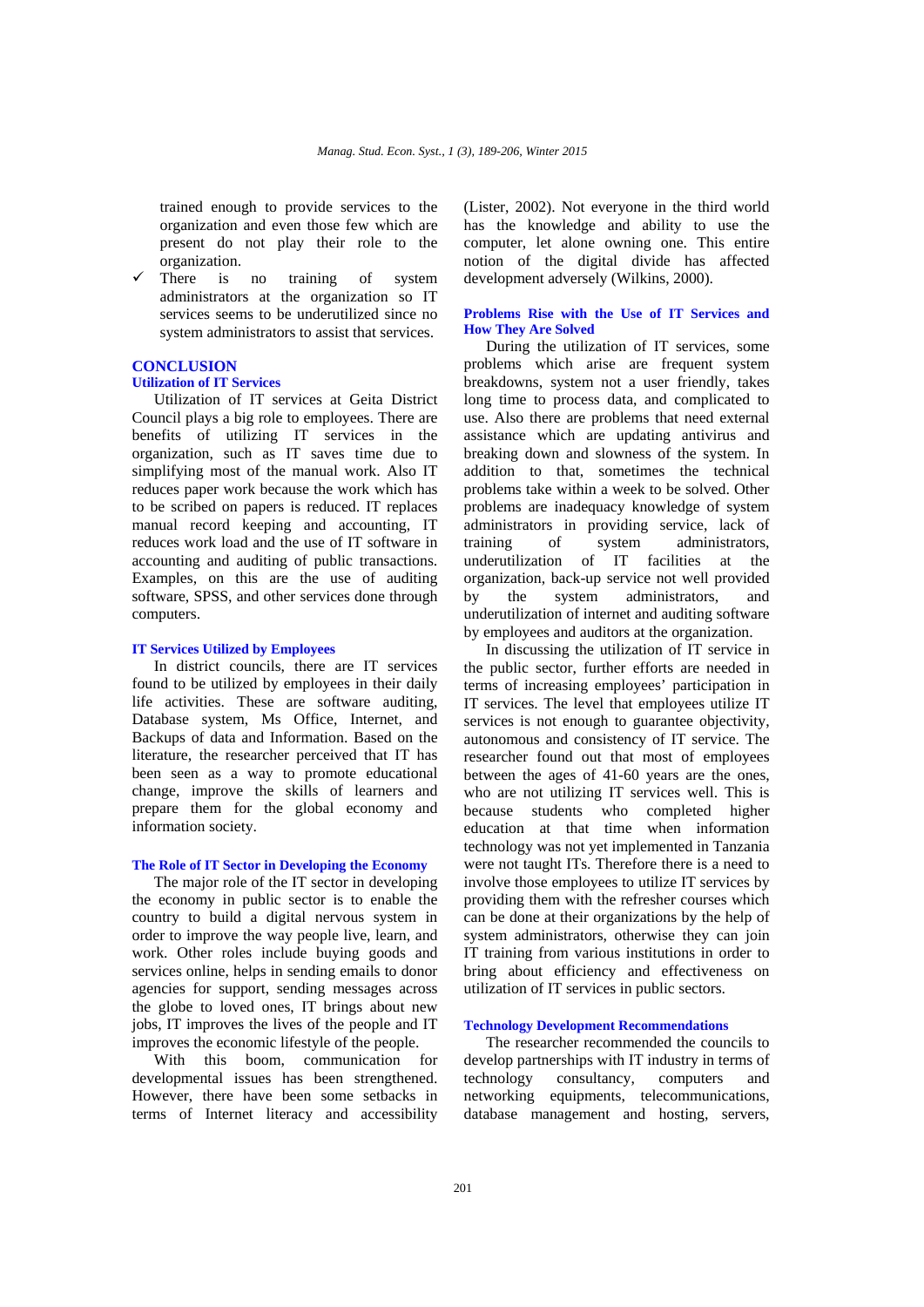security, firewalls, and software maintenance. The findings have shown that there are limited partnerships.

Furthermore, the curriculum developers and higher institutions should make sure that the curriculum should change with the changing world of science and technology. Graduates and other students from higher institutions have the ability of utilizing information technology after completing their education. The curriculum should be redesigned so that every student from those higher institutions learns and gets IT knowledge which can help him to utilize IT services in work places.

District Councils should provide local networks which can enable other departments and units found in to access IT services. Therefore, it is recommended to install network facilities in Government authority.

# **RECOMMENDATIONS**

# **Managerial Recommendations**

In order to enhance utilization of IT services at the district councils, the following recommendations to the management of district councils are made:

i. To train system administrators so as to assist the services and enhance efficiency and effectiveness in the organization.

ii. Providing refresher courses on IT services to employees so as to empower them on utilizing well internet facilities found at the organization.

iii. System administrators provide well back up service so as to secure all file data and information.

iv. Auditors to use auditing software in their process of auditing at the organization.

v. Employees to have good access on the internet service in order to come up with a new knowledge and build up their careers.

vi. System administrators make regular check up on the system and maintain it so as to reduce frequent system breakdowns of database and internet service at the organization.

# **Suggestions for Future Research**

This study surveyed a small sample. It surveyed only sixteen departments and units among nineteen departments and units found at Geita District Council Tanzania in order to represent the population.

The study could have been enhanced had it covered a larger sample. Therefore, future researchers can expand the research on utilization of IT services by employees to different district councils, organizations, NGOs, and other institutions found in Tanzania.

# **ACKNOWLEDGEMENT**

This study would not have been accomplished without the help and encouragement of many people. Acknowledgements are extended to all who helped me to finish this work.

We wish I could name and say thanks to each and every one who in one way or another has contributed to this project. Many thanks go to Dr. Ahmed Ame for us he is an inspiration, an example to follow and a guide to respect.

I would like also to extend my deep appreciation to the District Executive Director (DED) of Geita District Council for allowing me to carry out my research in the departments and units of the council, and also allowing me to survey in respondents' offices for the purpose of collecting data using questionnaires in order to get useful information.

Finally, very special and deepest thanks should go to our family members.

### **REFERENCES**

- Adesola, A. O. (1991). The Nigerian University Systems: Meeting the Challenges of Growth in Depressed Economy. *Higher Education*, 21 (1), pp. 121- 133.
- Akpan, P. I. (2003). Basic-needs to Globalization: Are ICTs the Missing Link? *Journal of Information Technology for Development*, 10 (4), pp. 261–274.
- Antonelli, C. (1991). *The Diffusion of Advanced Telecommunications in Developing Countries*, Paris: Organization for Economic Co-operation and Development (OECD).
- Anyamele, S. C. (2004). Institutional Management in Higher Education: A Study of Leadership Approaches to Quality Improvement in University Management-Nigerian and Finnish Cases, Unpublished Doctoral Dissertation, University of Helsinki, Finland*.*
- Augustino (2000). Examination of the use of Information Technology Applications for online Searching, Unpublished MA (Information) Thesis: University of Dar-es-Salaam.
- Best, J. W. and Kahn, J. V. (1998). *Research Education*, 8th ed. Boston: Allyn and Bacon.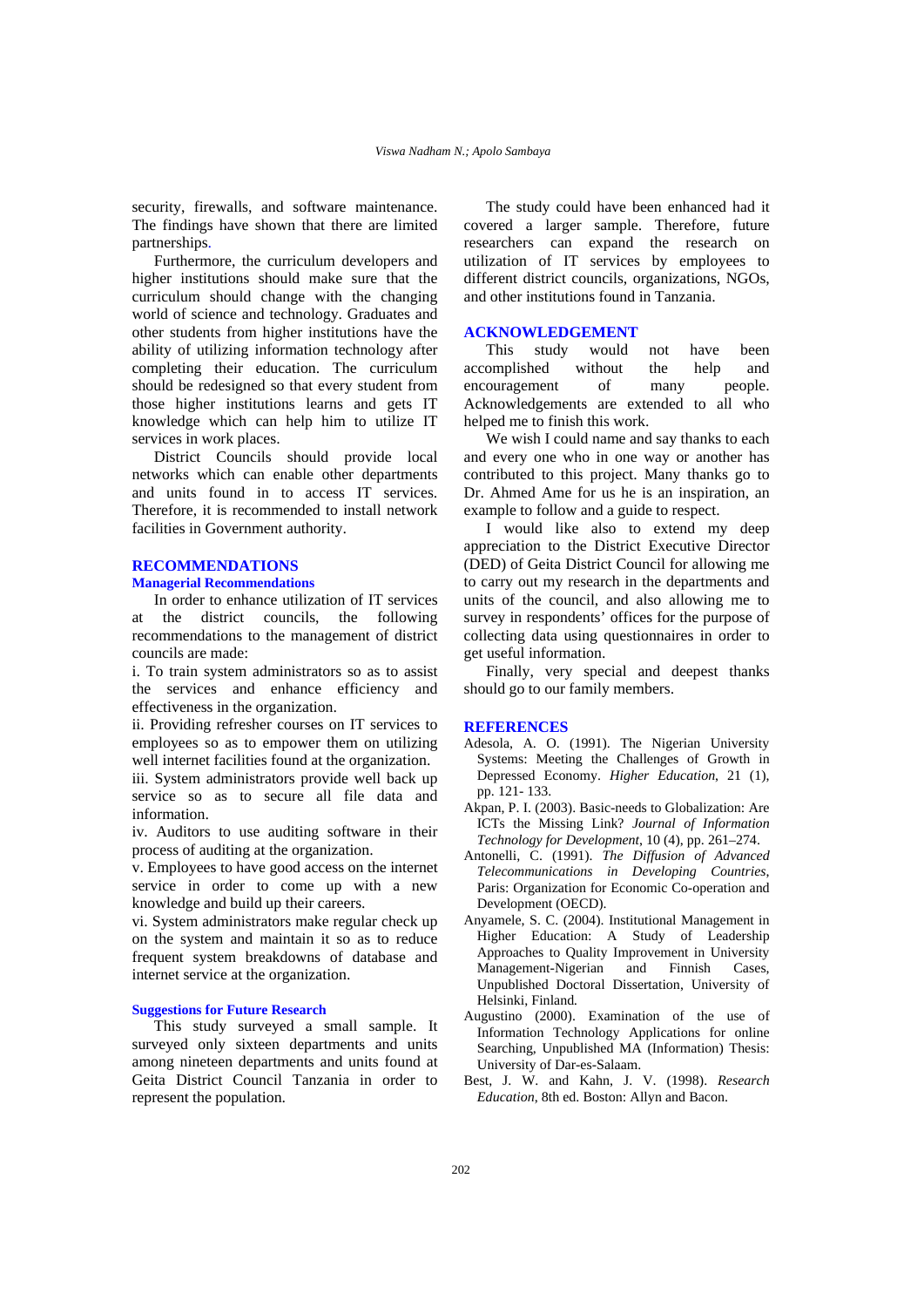- Bradford, M. and Florin, J. (2003). Examining the Role of Innovation Diffusion Factors on the Implementation Success of Enterprise Resource Planning Systems. *International Journal of Accounting Information Systems*, 4 (3), pp. 205-225.
- Brailer, D. J. and Terasawa, E. L. (2003). Use and Adoption of Computer-Based Patient Records in the United States: A Review and Update, California Healthcare Foundation. March 28. Oakland, CA.
- Brown, I. (2002). Individual and Technological Factors Affecting Perceived Ease of Use of Web Based Learning Technologies in A Developing Country. *Electronic Journal of Information Systems in Developing Countries*, 9 (5), pp. 1-15.
- Burn, J. M. (1990). The Strategic Use of IT in Hong Kong Organizations: An Analysis of Applications in Small to Medium Sized Organizations, Proceedings of International Conference on IT.
- Cerf, V. (1999). The Internet Is for Everyone. On the Internet, July–August, 8–9.
- Cloke, C. and Sharif, S. (2001). Why Use Information and Communication Technology in Schools? Some Theoretical and Practical Issues. *Journal of Information Technology for Teacher Education*, 10 (1/2), 7-18.
- Cooper, R. B. and Zmud, R. W. (1990). Information Technology Implementation Research – A Technological Diffusion Approach. *Management Science*, 36 (2), pp. 123-139.
- Corn Ford, T. and Smithson, S. (1996). *Project Research in Information Systems*: *A Student's Guide*. London: Macmillan Press Ltd.
- COSTECH (2003). Progress Report to International Development Research Centre (IDRC) on Sengerema Telecentre Project, Evaluation Report to the Project of 2003.
- Darkwa, O. K. and Eskow, S. (2000). Creating an African Virtual Community College: Issues and Challenges. *First Monday*, 5 (11).
- Darkwa, O. and Mazibuko, F. (2000). Creating Virtual Learning Communities in Africa: Challenges and Prospects. *First Monday*, 5 (5).
- Davis, M. and Danning, K. (2001). Transition to Virtual Learning. *Association for Learning Technology Journal*, 9 (2), pp. 64-75.
- Dimaggio, P. J. and Powell, W. W. (1983). The Iron Cage Revisited - Institutional Isomorphism and Collective Rationality in Organizational Fields. *American Sociological Review*, 48 (2), pp. 147-160.
- Dogac, A., Kabak, Y., Laleci, G., Sinir, S., Yildiz, A., Kirbas, S. and Gurcan, Y. (2004). Semantically Enriched Web Services for the Travel Industry. *SIGMOD Rec.*, 33 (3), pp. 21-27.
- Ebeling, M. (2003). The New Dawn: Black Agency in Cyberspace. *Radical History Review*, 87, pp. 96-108.
- Economist (2006). From Online to Helpline. 380 (8489), p. 58.
- Eder, L. B. and Igbaria, M. (2001). Determinants of Intranet Diffusion and Infusion. *Omega-International Journal of Management Science*, 29 (3), pp. 233- 242.
- Ezewu, E. (1983). *Sociology of Education*. Lagos: Longman Group.
- Fielden, J. (1998). Collaboration in Administrative Computing: The Issues. *Association of Commonwealth Universities (ACU)*, ABCD, 134, pp. 18-21.
- Galloway, L., Mochrie, R. and Deakins, D. (2004). ICT-Enabled Collectivity as a Positive Rural Business Strategy. *International Journal of Entrepreneurial Behavior and Research*, 10 (4), pp. 247-59.
- Garzotto, F., Paolini, P., Speroni, M., Proll, B., Retschitzegger, W. and Schwinger, W. (2004). Ubiquitous Access to Cultural Tourism Portals. *Paper Presented to Database and Expert Systems Applications*, 15th International Workshop on (DEXA'04), Zaragoza, Spain, August 30 - September 03, pp. 67-72.
- Gbamanja P. T. (1989). *Essentials of Curriculum and Instruction*, *Theory and Practice*. Port Harcourt: Pam Unique Publishing Company.
- Gibbs, L. J. and Kraemer, K. L. (2004). A Cross-Country Investigation of the Determinants of Scope of E-Commerce Use: An Institutional Approach. *Electronic Markets*, 14 (2), pp. 124-137.
- Gorard, S., Selwyn, N. and Williams, S. (2002). Establishing an Inclusive Society: Technology, Social Exclusion and Uk Government policymaking, Available: http://www.leeds.ac.uk
- Gumbo, S. D. (2003). Utilization of ICT as Tools and Resources for Teaching and Learning at the Midlands State University in Zimbabwe. in Proceedings of the 11th Annual Conference on Improving Cooperation among Researchers, Policy Formulators and Implementers of Policy in Mathematics, Science and Technology Education, *SAARMSTE*, Putsoa, B. et al. ed., pp. 47-55.
- Gurau, C. (2002). Online Banking in Transition Economies: The Implementation and Development of Online Banking Systems in Romania. *International Journal of Bank Marketing*, 20 (6), pp. 286–296.
- Gromov, R. (1995*).* History of the Internet and www: The roads and Crossroads of Internet History. Available: http://www.netvalley.com/intval.html (November 19, 2004).
- Hage, J. (1980). *Theories of Organizations: Forms*, *Process and Transformation*, New York: John Wiley and Sons.
- Heeks, R. (1999). *Development Informatics: Information and Communication Technologies, Poverty and Development*, Institute for Development Policy and Management. Manchester.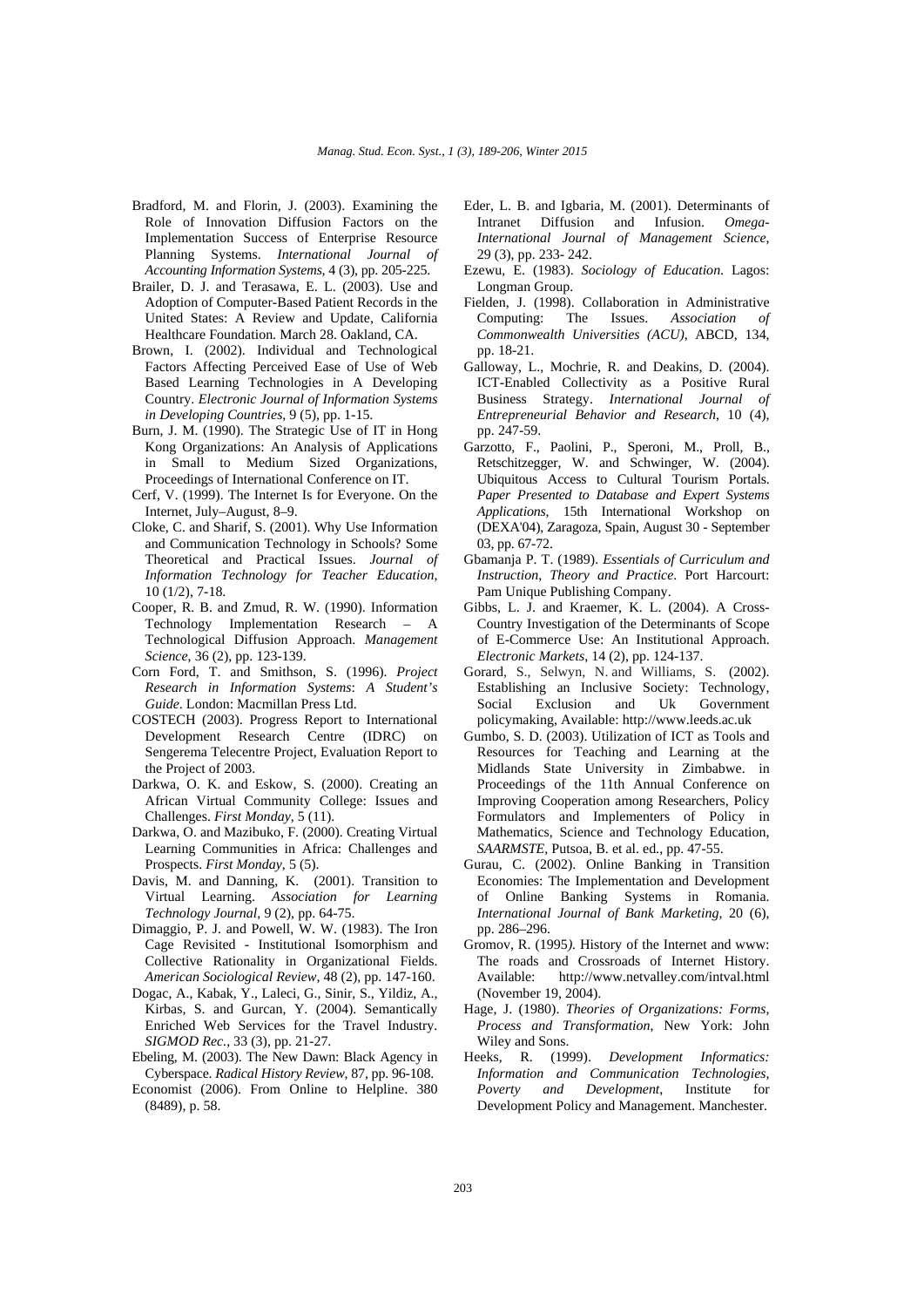- Hergenhahn, B. R. and Olson, M. H. (1997). *An Introduction to Theories of Learning*, 5th ed., Upper Saddle River, NJ: Prentice Hall.
- Hsu, P. F., Kraemer, K. L. and Dunkle, D. (2006). Determinants of E-business Use in Us Firms. *International Journal of Electronic Commerce*, 10 (4), pp. 9-45.
- Ishumi, A. and Suzgo, N. (2002). *Philosophy of Education: An Introduction to Concepts, Principles and Practice*. Dar-es-Salaam University Press Ltd.
- Iskandar, B. Y., Kurokawa, S. and Leblanc, L. J. (2001). Business-to-Business Electronic Commerce from First - and Second - Tier Automotive Suppliers' Perspectives: A Preliminary Analysis for Hypotheses Generation. *Technovation*, 21 (2001), pp. 719-731.
- Janesick, V. J. (1998). The Dance of Qualitative Research Design: Metaphor, Methodolatry, and Meaning. In Norman K. Denzin and Yvonna S. Lincoln (eds.), *Strategies of Qualitative Inquiry*, Sage Publications, International Educational and professional Publisher, Thousand Oaks, London, New Delhi.
- Joppe, M. (2000). The Research Process. Available: http://www.ryerson.ca/~mjoppe/rp.htm (February 25, 1998).
- Kadison, M., Lieu, K. C. and Levin, K. (1998). On-line Retail Strategies, Forrester Report 1/1. http://www.forester.com (April 1998).
- Kaino, L. M. (2004). Analysis of ICT Availability: Utilization and Policy in Botswana Schools. *African Journal of Educational Studies (AJES*), 3 (1), pp. 287-308.
- Khandwalla, P. (1970). Environment and the Organization Structure of Firms, McGill University, Montreal, Faculty of Management.
- Kamel, S. (1995). Information Superhighways, a Potential for Socioeconomic and Cultural Development. In M. Khosrowpour ed., The 6th International IRMA Conference Proceedings: Managing Information and Communications in a Changing Global Environment, pp. 115–124.
- Kamel, S. (1998). Building the African Information Infrastructure. In P. Banerjee, R. Hackney, G. Dhillon, and R. Jain ed., Business Information Technology Management: Closing the International Divide, New Delhi: Har-Anand Publications, pp. 118–144.
- Kamel, S. (2001). The Information Society in Egypt. In G. Nulens, N. Hafkin, L. V. Audehove, and B. Cammaerts, ed., The Digital Divide in Developing Countries: Towards an Information Society in Africa, Brussels: Brussels University Press, pp. 299–313.
- Knowlton, D. S. and Knowlton, H. M. (2001). The Context and Content of Online Discussions: Making Cyber-Discussions Viable for Secondary School Curriculum. *American Secondary*

*Education*, 29 (4), pp. 38-52.

- Kombo, D. K. and Troup, D. L. A. (2006). Proposal and Thesis Writing: An Introduction. Nairobi: Paulines Publications.
- Koontz, H. and O'Donnel, W. (2007). *Principles of Management*, New Delhi: TMH.
- Kouakou, K. (2003). *Human Capital Development, Education and ICT and Africa*, Africa Dot Edu. New Delhi: Tata McGraw-Hill.
- Kuntoro, R. D. and Al-Hawemdeh, S. (2003). E-Learning in Higher in Institution in Indonesia*. Journal of Information and Knowledge Management*, 2 (4), pp. 361-374.
- Leidner, D. E. and Jarvenpaa, S. L. (1993). The Information Age Confronts Education: Case Studies on Electronic Classroom. *Commonwealth Higher Education Services*, 4 (1), pp. 24-54.
- Li, Y. H. (2008). An Empirical Investigation on the Determinants of E-Procurement Adoption in Chinese Manufacturing Enterprises. 2008 International Conference on Management Science and Engineering (15th), California, USA, Vol.: 1/2, Conference Proceedings, pp. 32-37.
- Longstaff, T. R. W. (1995). *Computer Recording, Analysis, and Interpretation*, New York: Oxford University Press.
- Lund, H. (1998). *Joining Hands: A Survey of Non-Academic Collaboration between Commonwealth Universities*, Commonwealth Higher Education Service.
- McCormick, P. (2002). Internet Access in Africa: A Critical Review of Public Policy Issues. *Comparative Studies of South Asia, Africa and the Middle East*, 22 (1/2), pp. 140-144.
- Miller, R. H. and Sim, I. (2004). Physicians' Use of Electronic Medical Records: Barriers and Solutions. *Health Affairs*, 23 (2), pp. 116–126.
- Moodley, S. (2002). Connecting to Global Markets in Internet Age: The Case of South Africa Wooden Furniture Producers. *Development Southern Africa*, 19 (5), pp. 641-658.
- Nua Research (2000). How Many Online? Available: http://www.nua.com/surveys/
- Nwuke, K. (2003). *Higher Education, Economic Growth, and Information Technology in Africa*, Some Challenges and Issues. Africa dot Edu., New Delhi: Tata McGraw- Hill.
- OECD (2002). The Impacts of Electronic Commerce on Business: Summary.
- DSTI/ICCP/IE (2002). 5/FINAL, OECD, Paris.
- Okpaku, J. O. (2003). *Information and Communication Technologies for African Development—an Assessment of Progress and Challenges Ahead*, United Nations Information and Communication Technologies Task Force ed., Series 2, New York: United Nations.
- Oliver, M., Bradley, C. and Boyle, T (2001). The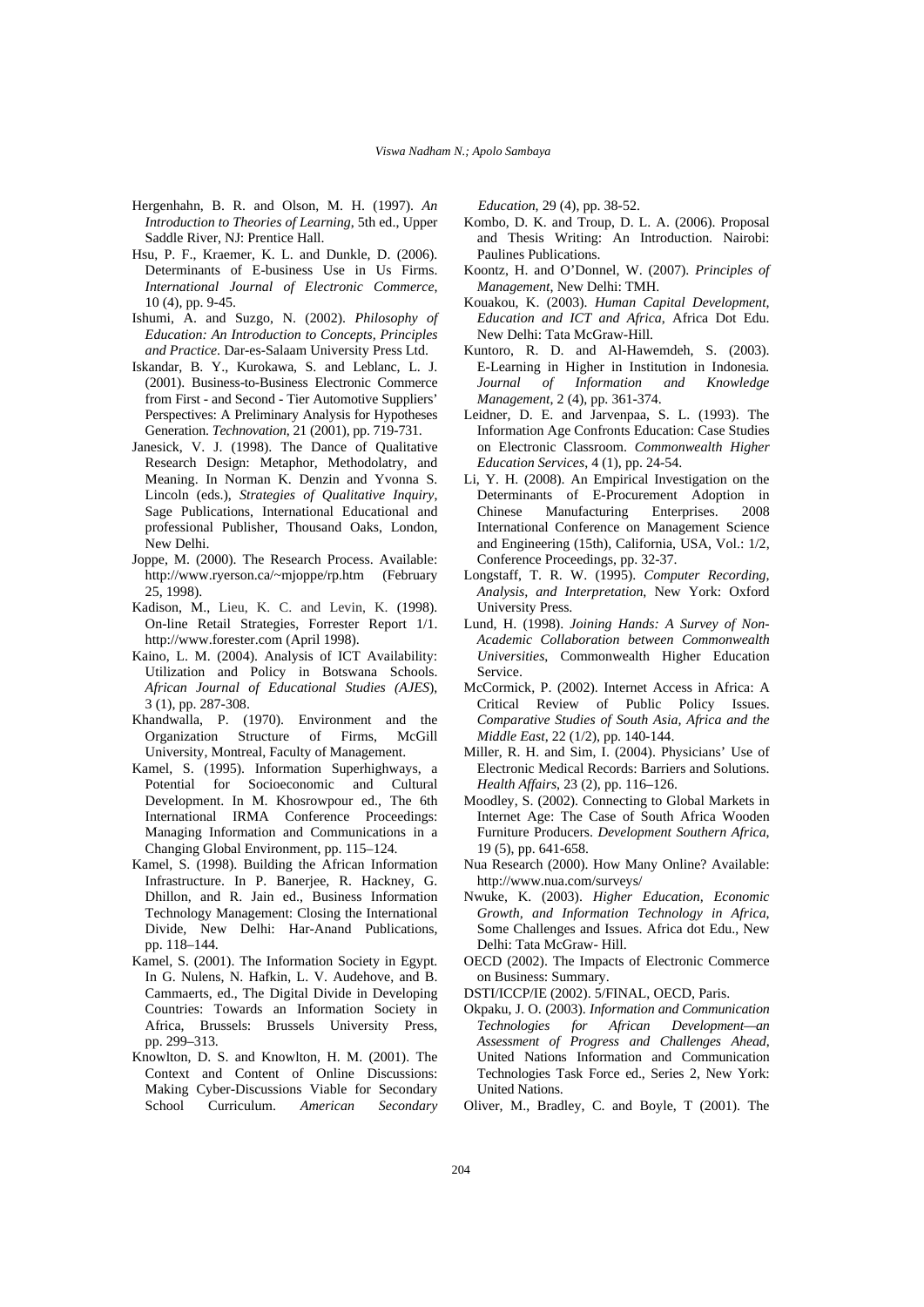Distributed Development of Quality Courses for A Virtual University. *Association of Learning Technology Journal*, 9 (2), pp. 16-27.<br>Osunkunle. O. (2008). Inform

- O. (2008). Information and Communication Technology (ICT) and Higher Education in South Africa: An Inter-Institutional Analysis. A paper presented at the International Conference on Technology, Education and Development. Valencia, Spain.
- Porter, E. M. and Millar, E. V. (1983). *How Information Gives You Competitive Advantage*, New York, USA.
- Powell, W. and Dimaggio, P. (1991). *The New Institutionalism in Organizational Analysis*, Chicago: Univ. of Chicago Press.
- Press, L. (1999). Connecting Villages: The Grameen Bank Success Story. On the Internet, July–August, pp. 32–37.
- Rogers, E. M. (1995). *Diffusion of Innovations*, 4th ed., New York: The Free Press.
- Sala, N. (2004). Web Based Teaching and Learning: Two Swiss Examples, Proceedings of the 2004 IRMA International Conference, USA.
- Saunders, M., Lewis, P. and Thornhill, A. (2000). *Research Methods for Business Studies*, 2nd ed. Harlow: Prentice Hall.
- Sciadas, G. (2002). Monitoring the Digital Divide, An ORBICOM-CIDA Project Report. Quebec, Canada: National Research Council Canada (NRC).
- Scott, W. R. (2001). *Institutions and Organizations*, 2nd ed. Thousand Oaks, CA, Sage Publications.
- Scott, W. R. and Christensen, S. (1995). *The Institutional Construction of Organizations: International and Longitudinal Studies*, Thousand Oaks, CA, Sage Publications.
- Scupola, A. (2002). Adoption Issues of Business-to-Business Internet Commerce in European SMEs, in Proceedings of the 35th Hawaii International Conference on System Sciences 2002, Available: http://www.hicss.hawaii.edu/diglib.htm
- Seels, B. and Richey, R. C. (1994). *Instructional Technology: The Definition and Domains of the Field*, Association for Educational Communications and Technology: Washington DC.
- Sharma, P., Carson, D. and DeLacy, T. (2000). National Online Tourism Policy Initiatives for Australia. *Journal of Travel Research*, 39 (2), pp. 157-162.
- Sheldon, P. J. (1998). *Tourism Information Technology*, New York: CABI Publishing.
- Shelly, G. B., Cashman, T. J. and Vermaat, M. E. (2002)*. Discovering Computers 2003: Concepts for a Digital World Complete*, Thomson Learning, USA.
- Sibiya, T. G. (2003). Information and Communication Technology and Education. In Proceedings of the 11th Annual Conference on Improving Cooperation among Researchers, Policy Formulators and

Implementers of Policy In Mathematics, Science and Technology Education, *SAARMSTE.* Putsoa, B. ed., pp. 26-32.

- Silverman, D. (1993). *Interpreting Qualitative Data: Methods for Analyzing Talk, Text and Interaction*, Sage Publications: Londres.
- Sirimanne, S. (1996). The Information Technology Revolution: What about the Developing Countries? CIDA International Development Information Centre: Development Express, No. 04. Paper Published on the World Wide Web.
- Smith, M. D. and Brynjolfsson, E. (2001). Consumer Decision-Making at an Internet Shopbot: Brand Still Matters. *The Journal of Industrial Economics*, 49 (4), pp. 541-558.
- Soares-Aguiar, A. and Palma-Dos-Reis, A. (2008). Why Do Firms Adopt E-Procurement Systems? Using Logistic Regression to Empirically Test a Conceptual Model. *IEEE Transactions on Engineering Management*, 55 (1), pp. 120-133.
- Sparrow, M. K. (1992). Informing Enforcement, Informatization and the Public Sector, University of Manchester, Precinct Centre, Manchester, M13 9GH, UK.
- Stake, Robert E. (1998). *Strategies of Qualitative Inquiry*, Norman K. Denzin and Yvonna S. Lincoln ed., Sage Publications, International and Professional Publisher, Thousand Oaks, London, New Delhi.
- Srivastava, M. and Raghunathan, V. (2008). *Embedded Computing: A Systems Approach (Series on Integrated Circuits and Systems)*, New York: Springer Verlag.
- Starbuck, W. H. (1976). *Organizations and Their Environments*, Chicago: R. and McNally.
- Steinberg, J. (2003). Information Technology and Development Beyond. *The Brookings Review*, 21 (2), pp. 45–48.
- Teo, H. H., Wei, K. K. and Benbasat, I. (2003). Predicting Intention to Adopt Interorganizational Linkages: An Institutional Perspective. *MIS Quarterly*, 27 (1), pp. 19-49.
- Thompson, J. D. (1967). *Organizations in Action*, New York: McGraw-Hill.
- Thong, J. Y. L. (1999). An Integrated Model of Information Systems Adoption in Small Businesses. *Journal of Management Information Systems*, 15 (4), pp. 187-214.
- Tornatzky, L. and Fleischer, M. and Chakrabarti, A. K. (1990). *The Process of Technology Innovation*, Lexington, MA, Lexington Books.
- Valida, A. C., Leng, A. C., Kasiran, M. K., Hashim, S. and Suradi, Z. A. (1994). A Survey of Information Technology Utilization among Business Organizations in Malaysia, Proceedings of International Conference on IT, KL: Malaysia.
- Vaus, D. (1996). *Survey in Social Research*, 4th ed. London: UCL Press Ltd.